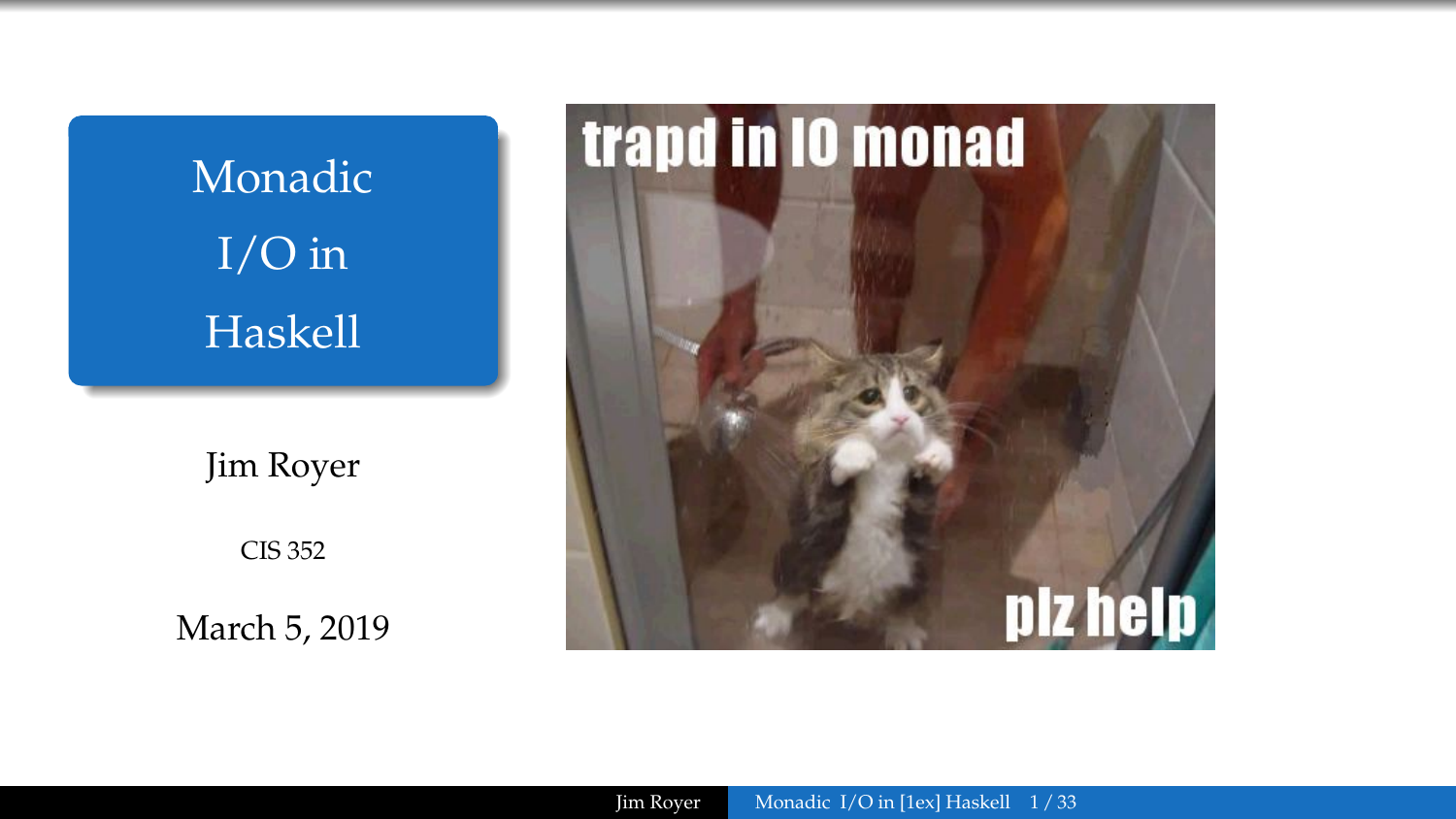- Chapter 18 of *Haskell: the Craft of Functional Programming* by Simon Thompson, Addison-Wesley, 2011.
- **Chapter 9 of** *Learn you a Haskell for Great Good* **by Miran Lipovača** <http://learnyouahaskell.com/input-and-output>
- "Tackling the Awkward Squad," by Simon Peyton Jones <http://research.microsoft.com/~simonpj/papers/marktoberdorf/>
- Tutorials/Programming Haskell/String IO [https://wiki.haskell.org/Tutorials/Programming\\_Haskell/String\\_IO](https://wiki.haskell.org/Tutorials/Programming_Haskell/String_IO)
- **Software Tools in Haskell** [https://crsr.net/Programming\\_Languages/SoftwareTools/](https://crsr.net/Programming_Languages/SoftwareTools/)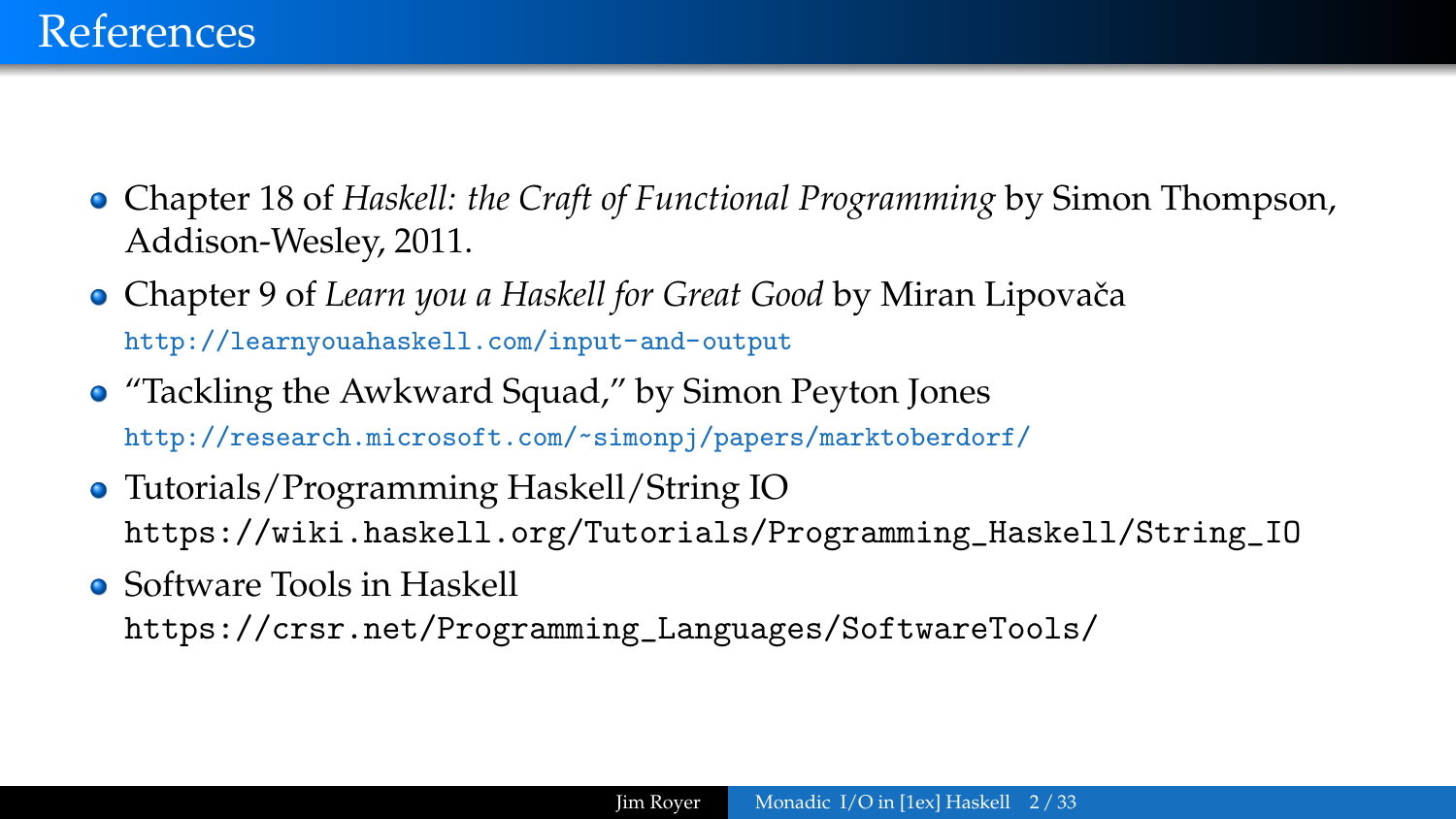$\bullet$  The program should\* have a module called Main, containing a function called main:

> module Main where main :: IO ()  $main = (...)$

 $\star$  The first line can be omitted, since the default module name is Main.

 $\bullet$  Here is a complete example: ...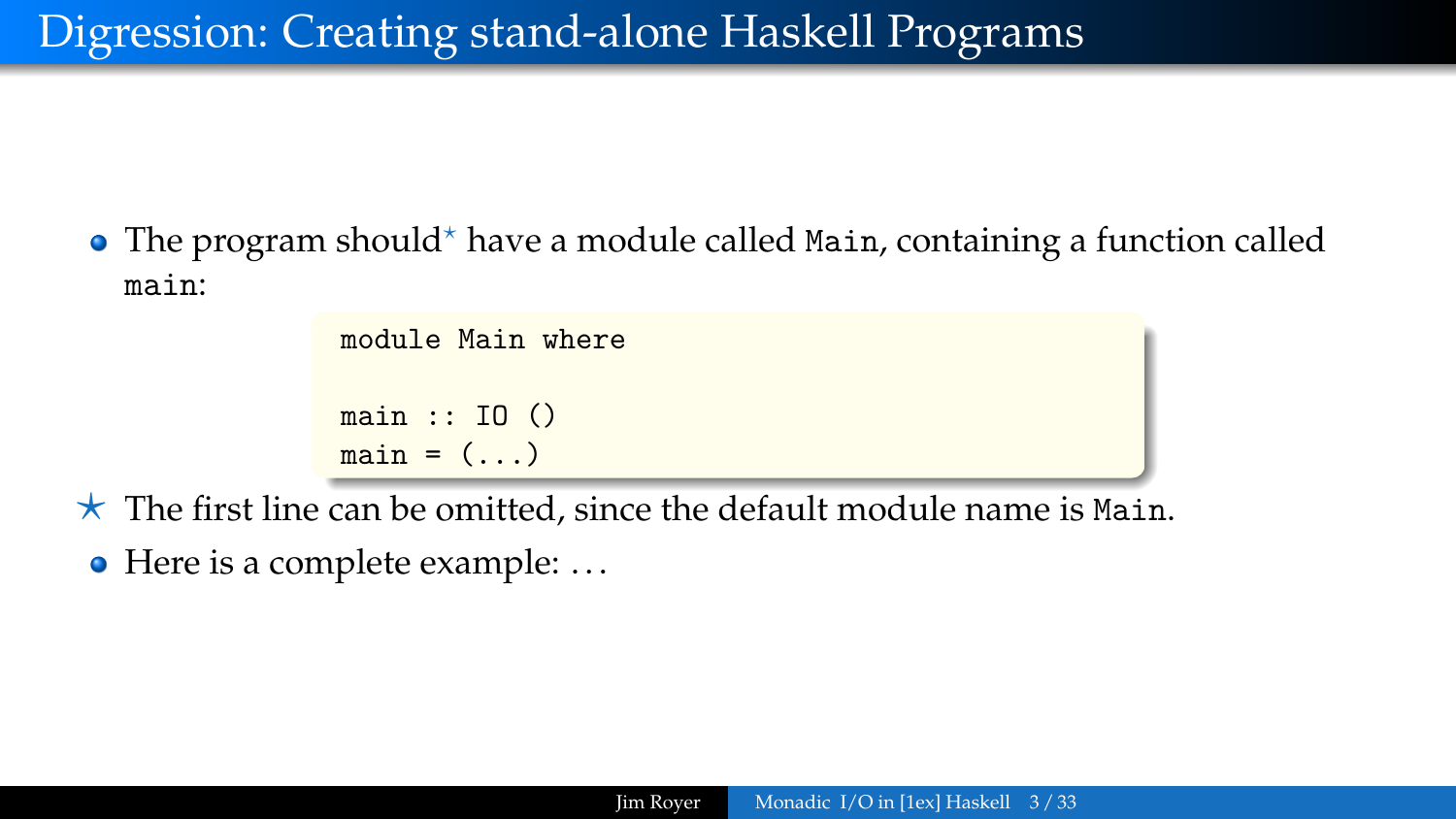module Main where

```
main :: ID()main = printStrLn "Hello, world!"
```

```
[Post:pl/code/IO] jimroyer% cat hello.hs
module Main where
main :: T0()main = putStrLn "Hello, world!"
[Post:pl/code/IO] jimroyer% ghc --make hello.hs
[Post:pl/code/IO] jimroyer% ./hello
Hello, world!
```
putStrLn :: String -> IO () – prints a string to output. *How do we create our own IO actions?*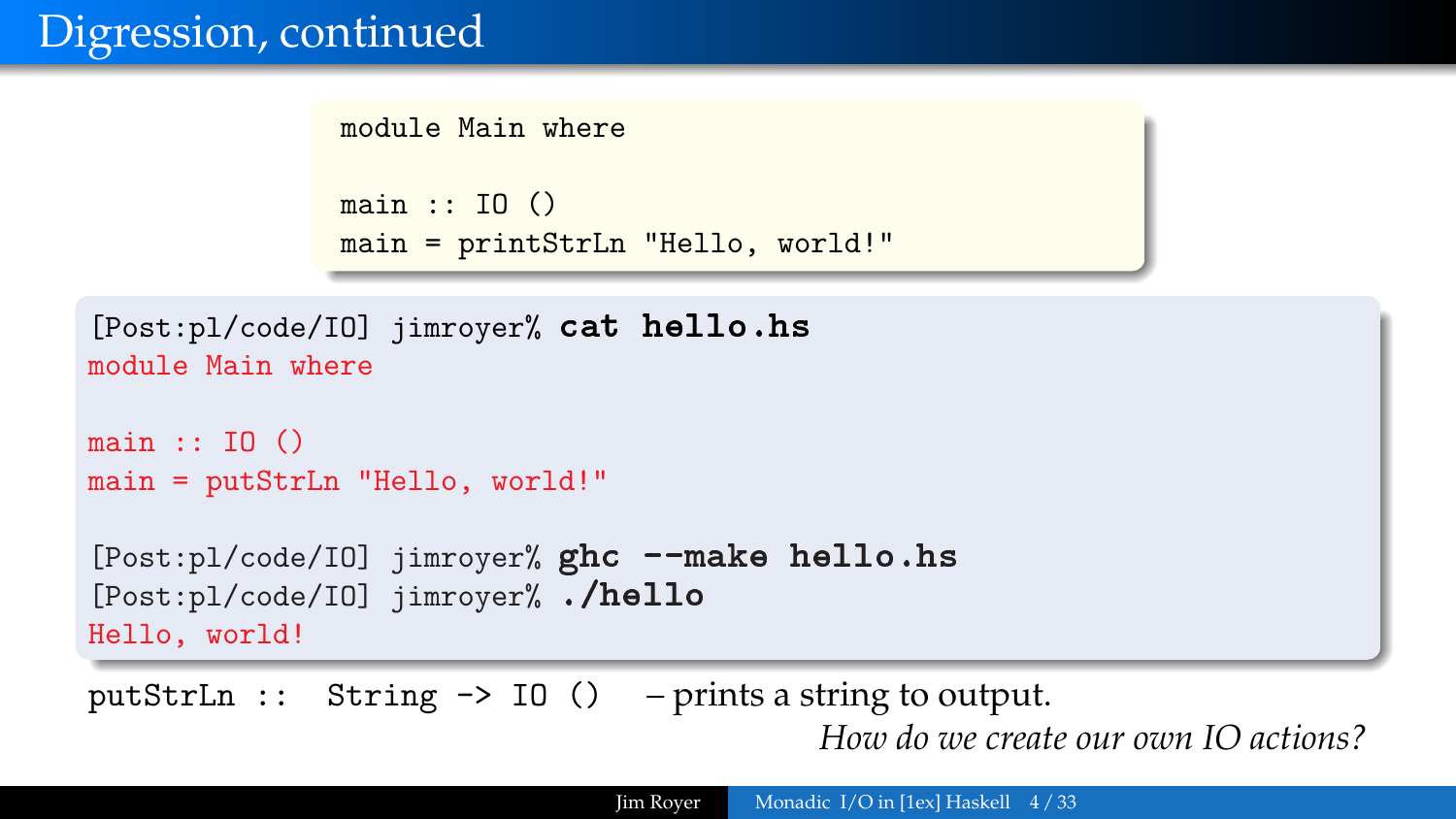- Haskell is pure.
	- Evaluating a Haskell expression just produces a value.
	- It does not change anything!
	- Ghci, not Haskell, handles printing results.
- But the point of a program is to interact with the world — if only at the level of input & output.
- ∴ Doing input/output in Haskell requires a new idea.

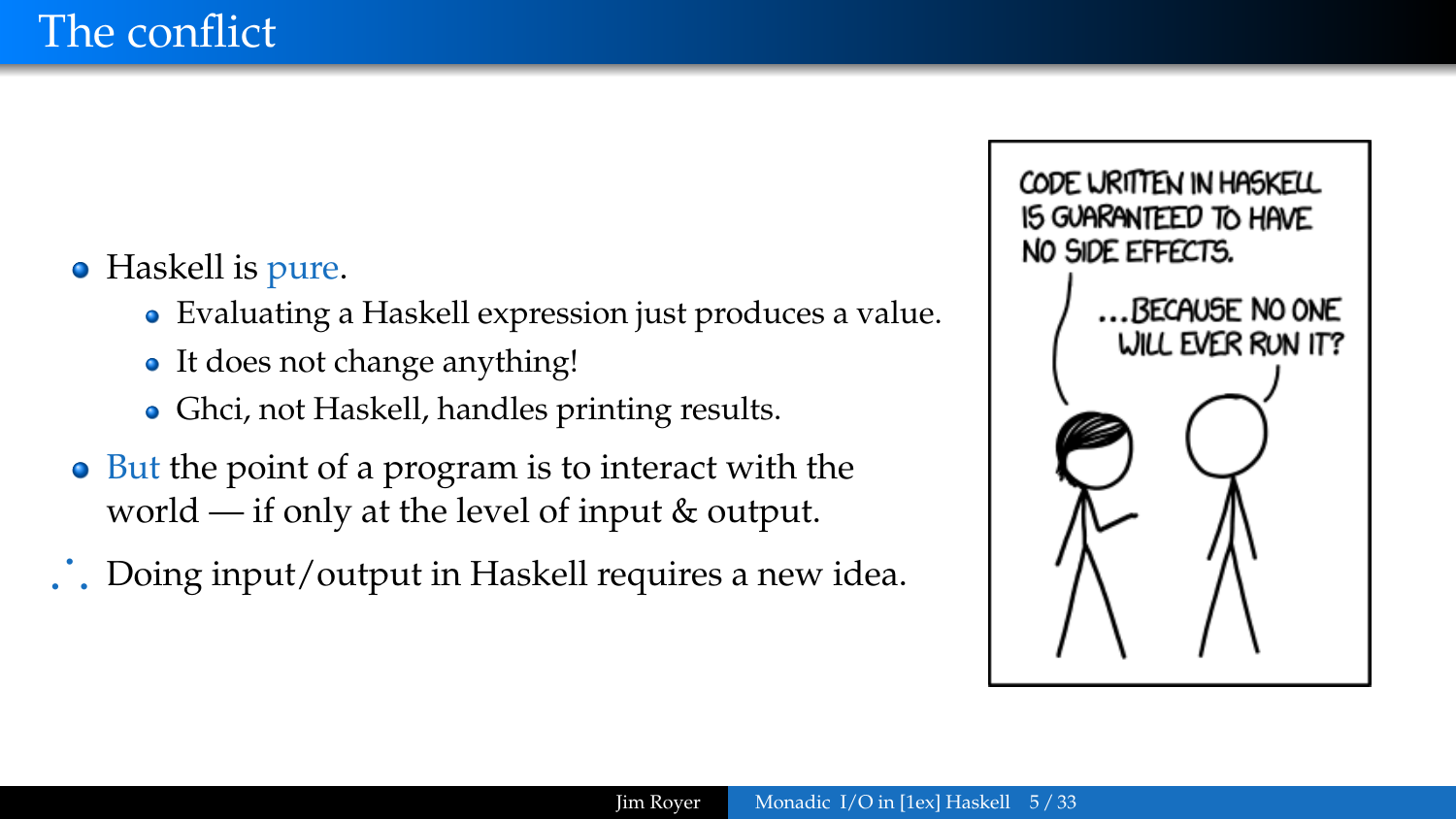### Monadic I/O A helpful picture

- An I/O action has a type of the form (IO a). *(*a*, a type param.)*
- An expression of type (I0 a) produces an action.
- When this action is performed:
	- it may do some input/output, *and*
	- finally produces a value of type a.<br> *t***ype IO**
- Roughly: IO a  $\approx$  World -> (a, World)



### (Pictures from SPJ.)

#### Jim Royer [Monadic I/O in \[1ex\] Haskell](#page-0-0) 6/33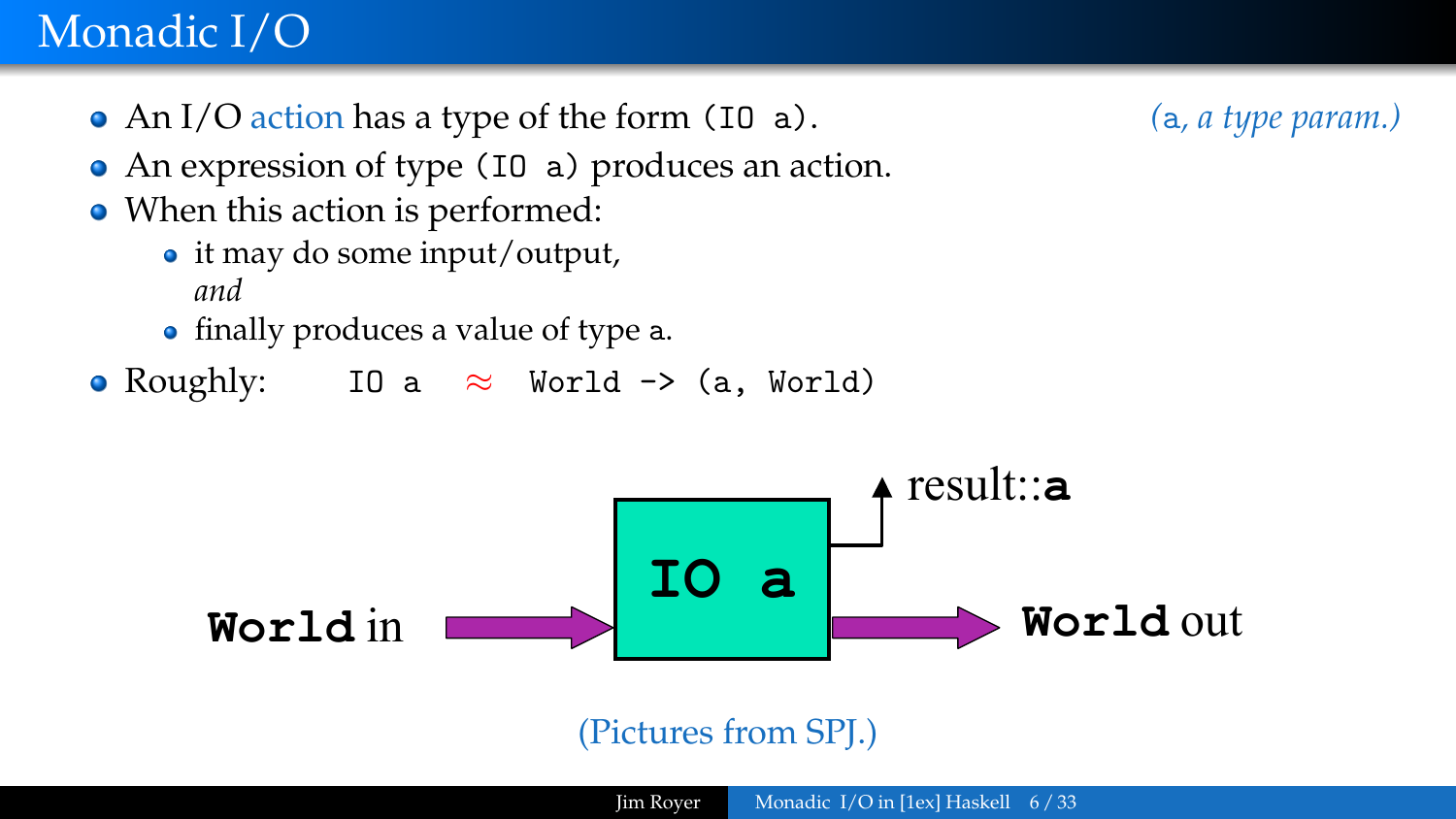



- **main :: IO ()** getChar an action of type IO Char
- **main = putChar 'x'** putChar 'x' an action of type IO () *what is* ()*?*

14<br>14 Marca 14<br>14 Marca 14

[**Stage Directions:** Open ghci in a window *&* play with these toys.]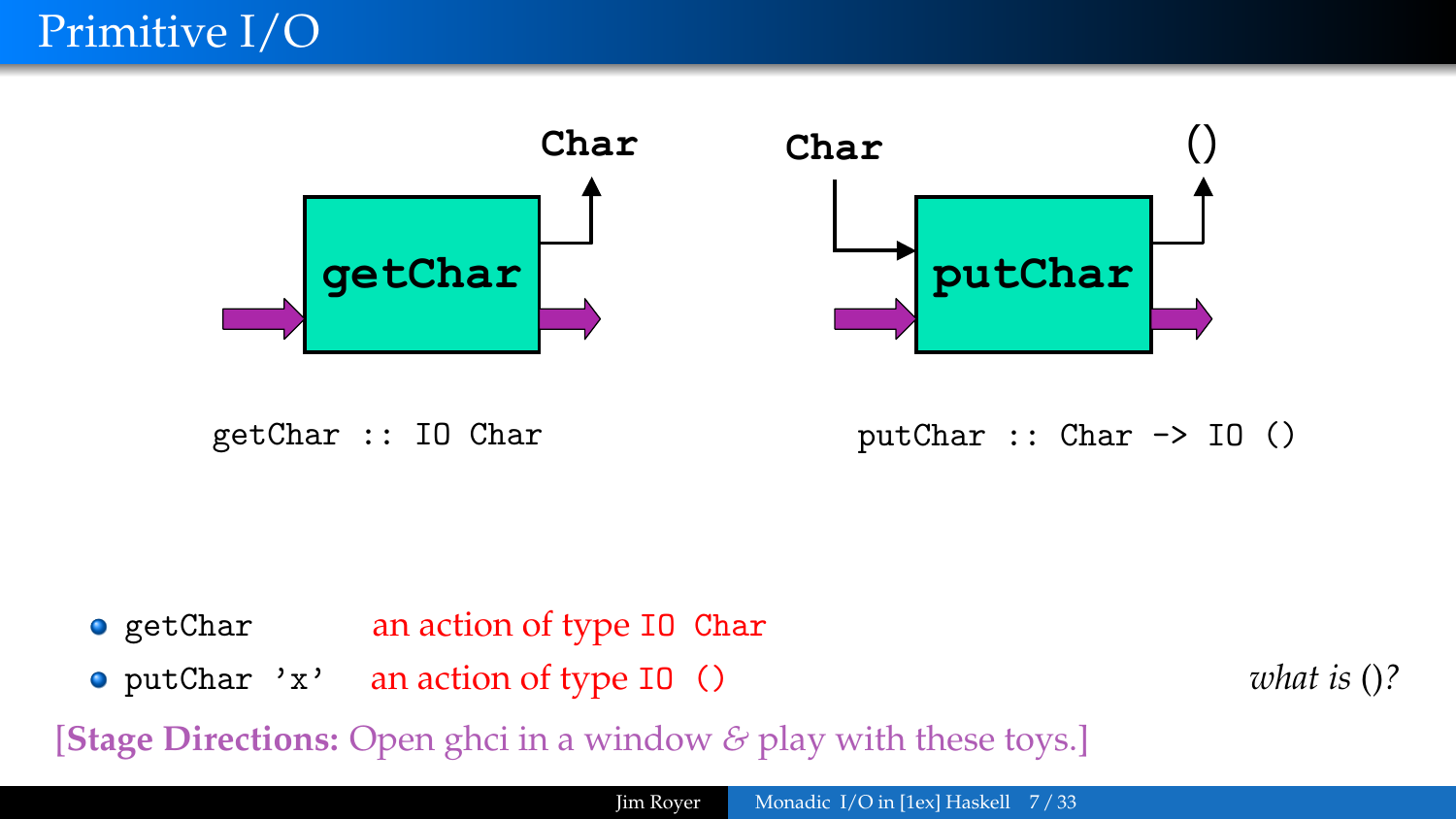#### Problem

We want to read a character and write it out again.

### So we want something like:  $\frac{1}{\sqrt{2}}$



Goal: read a character and then write it back out Since this is Haskell: when in need, introduce a new function.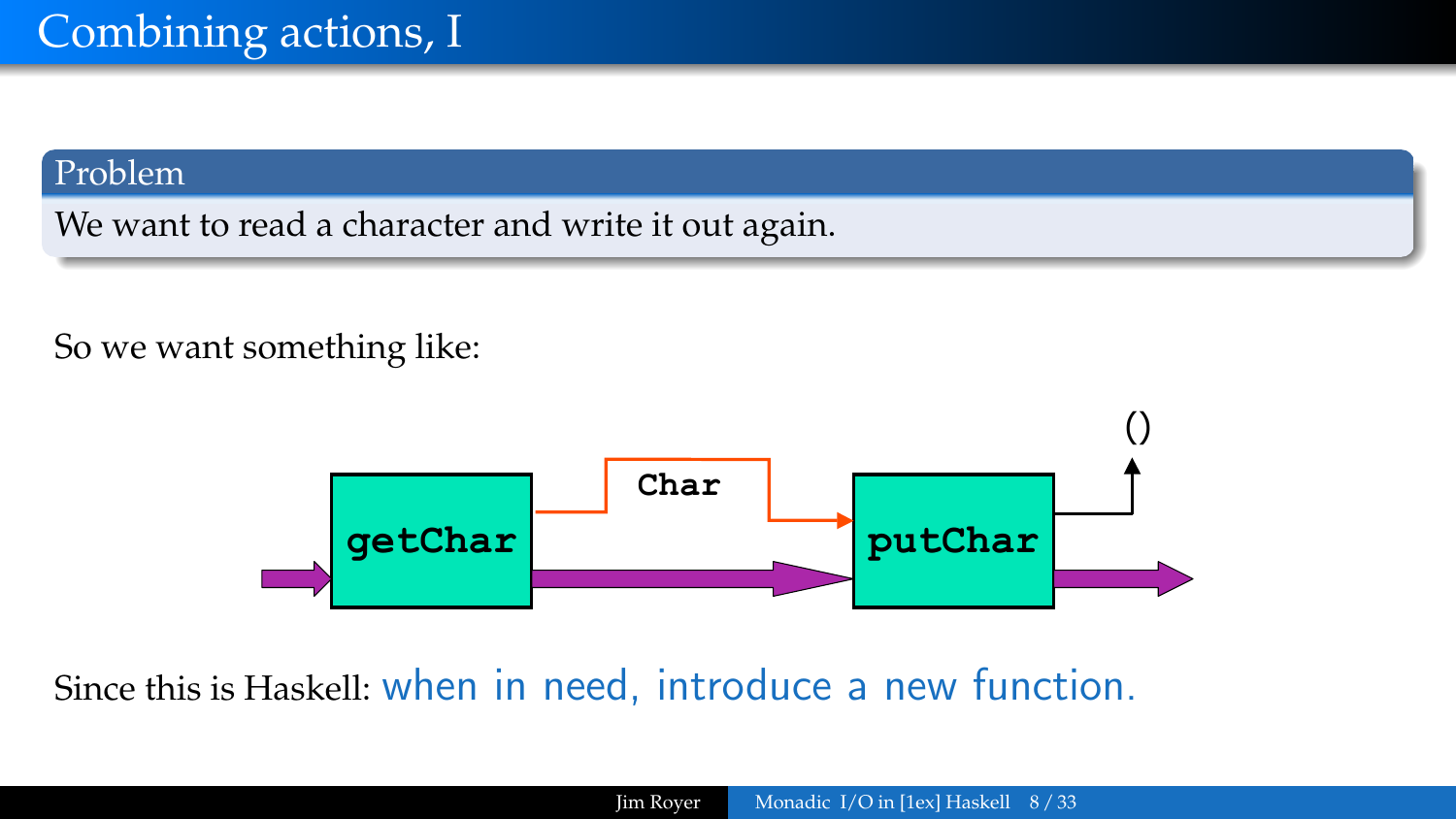# Combining actions, II

### $(\ge) =)$  :: IO a  $\ge$  (a  $\ge$  IO b)  $\ge$  IO b (built in)



--Sequentially compose two actions, passing any value

--produced by the first as an argument to the second.

### Now we can define

echo :: IO () echo = getChar >>= putChar **Expanding the set of the set of the set of the set of the set of the set of the set of the set of the set of the set of the set of the set of the set of the set of the set of the set of the set of the set of the set of th** 



#### ! We have connected two actions to make a new, **[Stage Directions:** In a terminal window, load io.hs into ghci.]

Jim Royer [Monadic I/O in \[1ex\] Haskell](#page-0-0) 9/33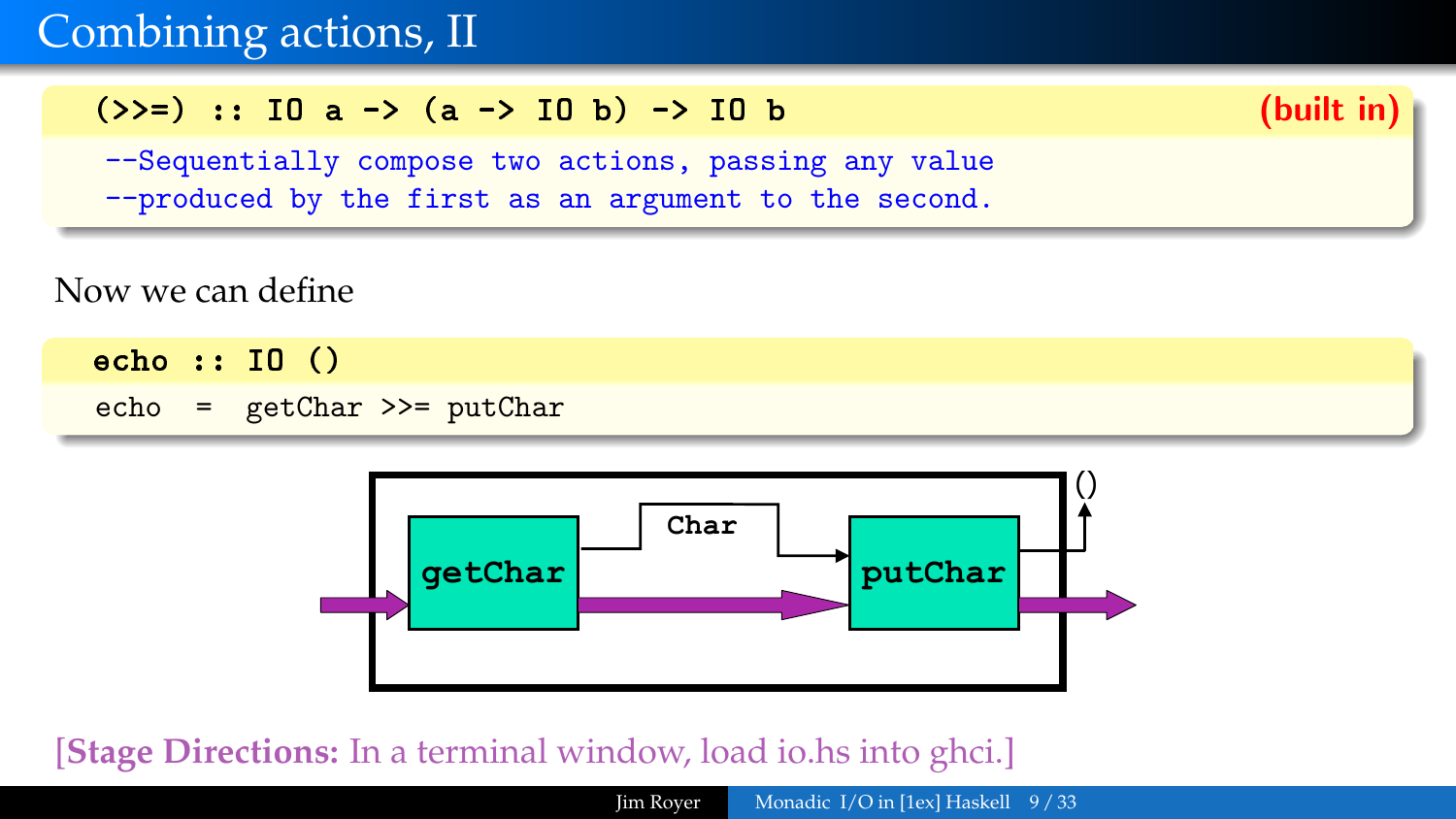

### (>>=) :: IO a -> (a -> IO b) -> IO b (built in)

--Sequentially compose two actions, passing any value --produced by the first as an argument to the second.

You can tell that the Haskell community thinks >>= is important since



is their logo.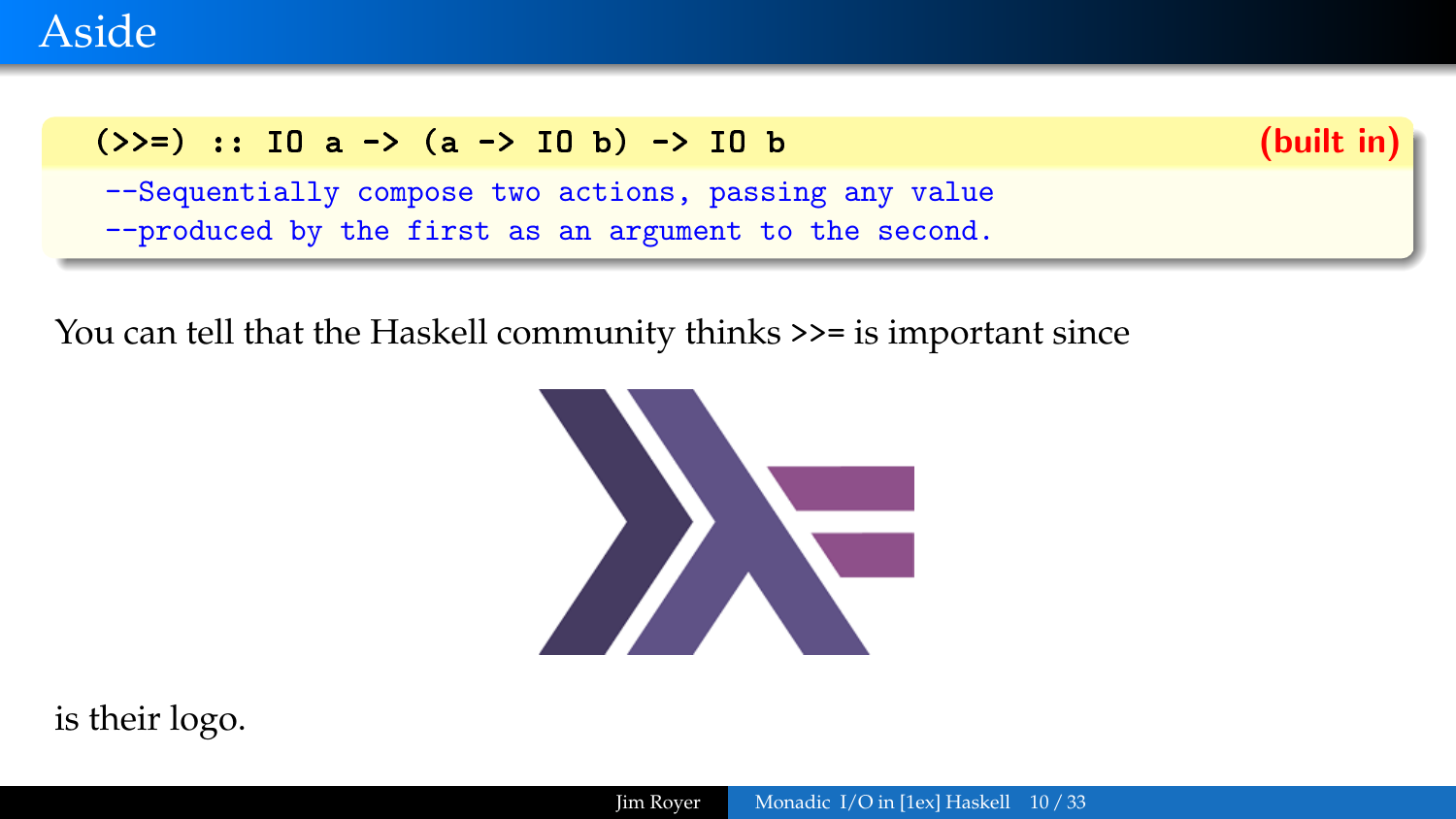```
Grab a character and print it twice
  echoTwice :: IO ()
  echoTwice = getChar >>= (\c ->
                putChar c \gg=(\setminus) ->
                putChar c))
```
- As SPJ points out, the parens are optional. (Not that it helps readability much.)
- We drop the  $\setminus$  () -> stuff via another combinator:

 $(2)$  :: IO a  $-$  IO b  $-$  IO b (built in)  $m \gg n = m \gg (x \to n)$ --n ignores m's output.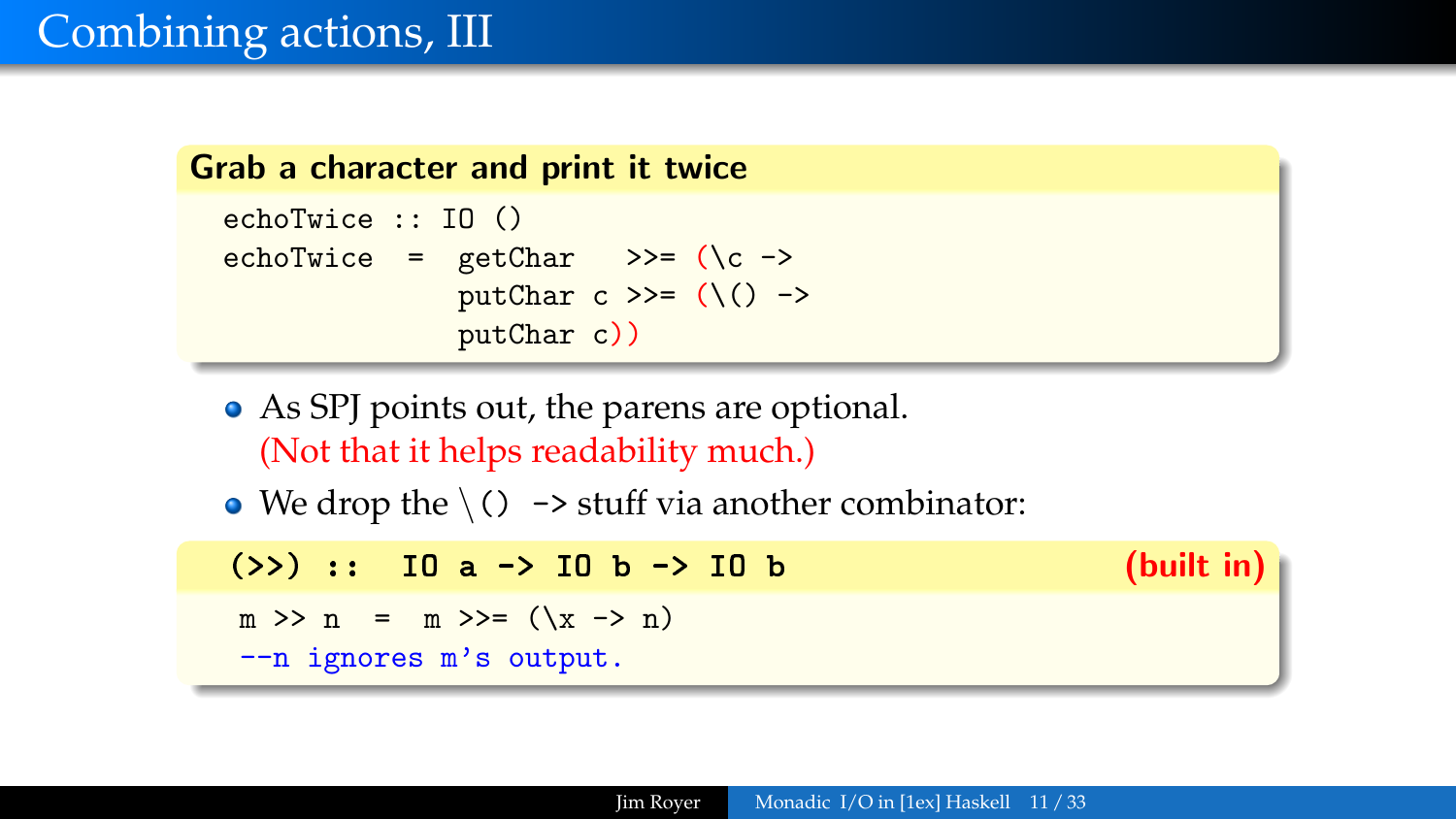# Combining actions, IV

```
So with
  (>) :: IO a -> IO b -> IO b (built in)
  m \gg n = m \gg (x \to n)--n ignores m's output.
```
We can rewrite echoTwice as:

|                                       |              | Grab a character and print it twice (revised) |
|---------------------------------------|--------------|-----------------------------------------------|
| echoTwice $::$ IO $()$                |              |                                               |
| echoTwice = $getChar \t>>= \t/c \t>>$ |              |                                               |
|                                       | putChar c >> |                                               |
|                                       | putChar c    |                                               |

*(Still rather clunky! But we aren't done yet.)*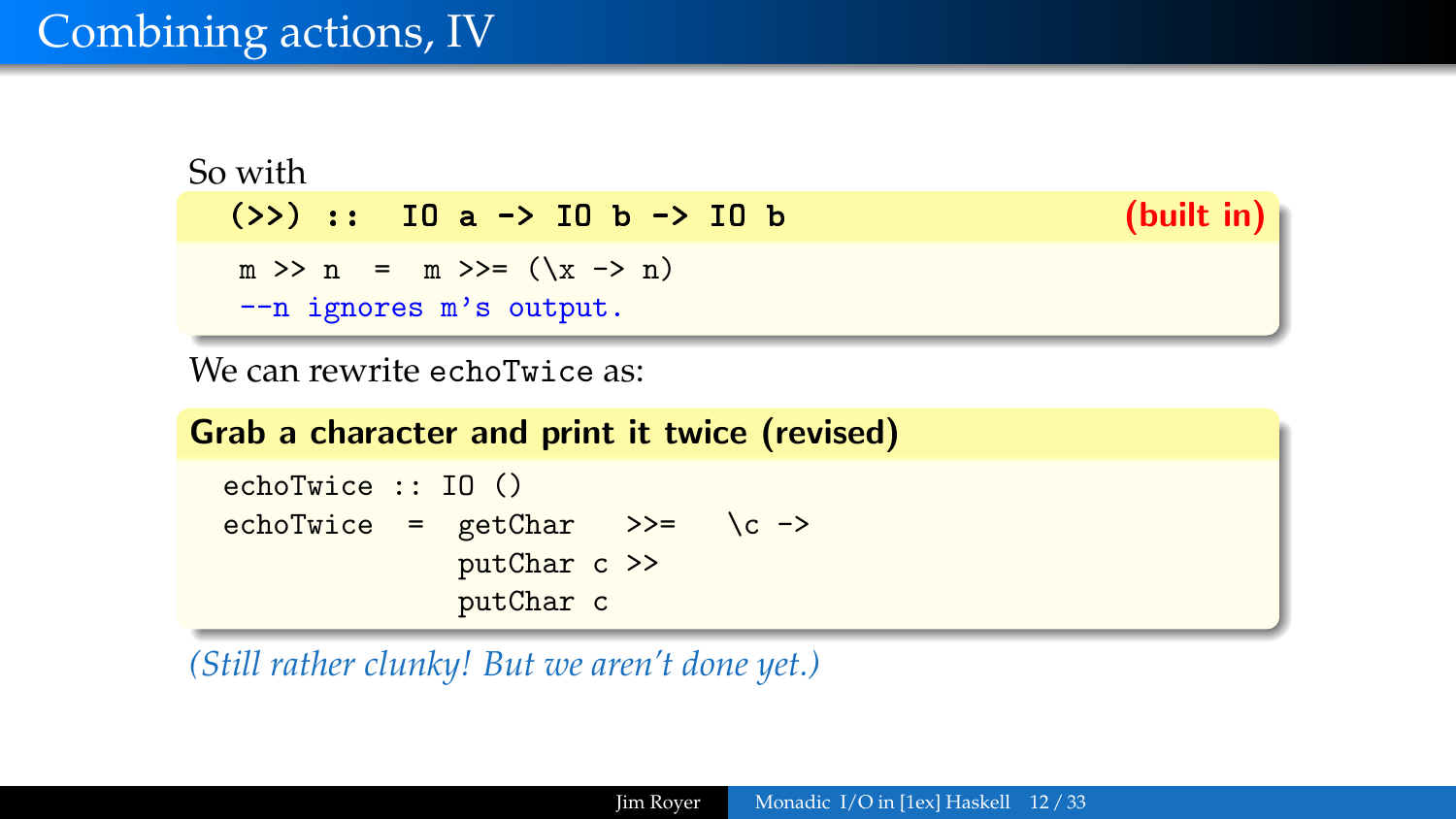# Combining actions, V

Next problem: Read two characters and return them getTwoChars =  $getChar \gg = \c1 \rightarrow$ getChar >>=  $\c2$  -> ?? now what ??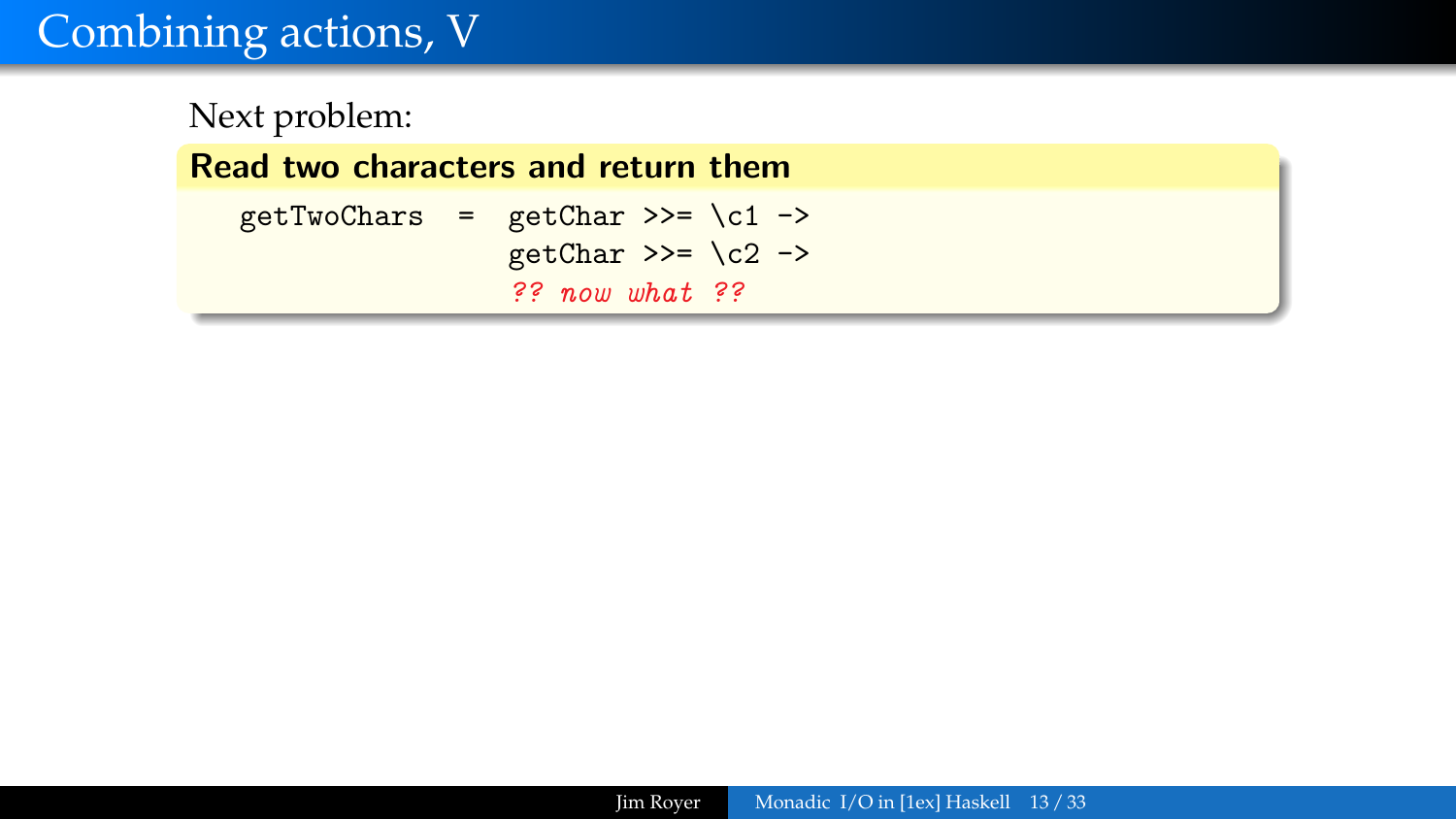# Combining actions, V

Next problem: **Read two characters and return them**  $getTwoChars = getChar >> \c1 ->$ getChar >>=  $\c2$  -> ?? now what ?? Another combinator: return :: a -> IO a **getTwoChars :: IO (Charg) getTwoChars =**  $\frac{1}{2}$  ->  $\frac{1}{2}$  ->  $\frac{1}{2}$  ->  $\frac{1}{2}$  ->  $\frac{1}{2}$  ->  $\frac{1}{2}$  ->  $\frac{1}{2}$  ->  $\frac{1}{2}$  ->  $\frac{1}{2}$  ->  $\frac{1}{2}$  ->  $\frac{1}{2}$  ->  $\frac{1}{2}$  ->  $\frac{1}{2}$  ->  $\frac{1}{2}$  ->  $\frac{1}{2}$  ->  $\frac{1}{2}$  -

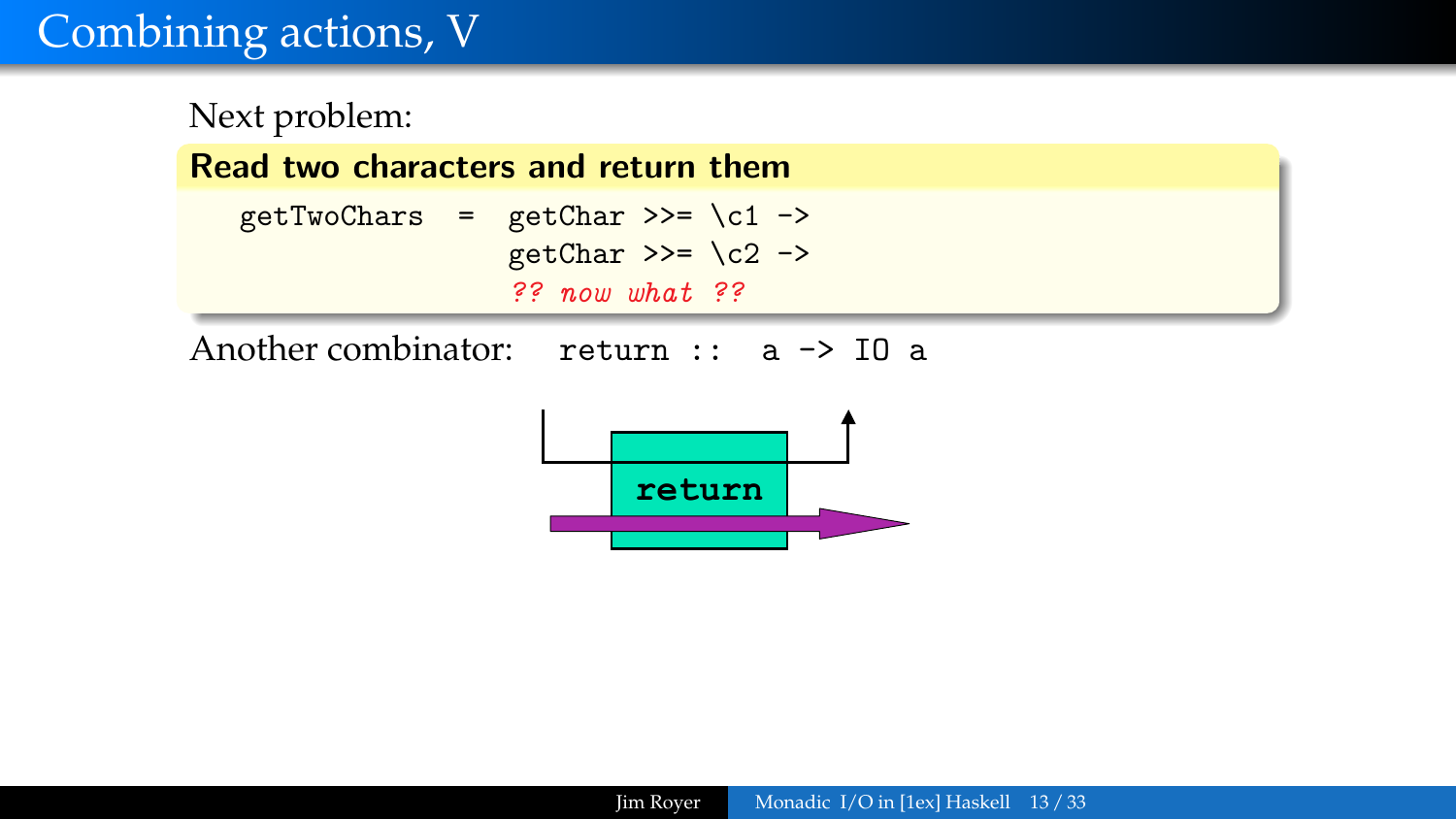# Combining actions, V

Next problem: **Read two characters and return them**  $getTwoChars = getChar >> \c1 ->$ getChar >>=  $\c2$  -> ?? now what ?? **getTwoChars :: IO (Charg) getTwoChars =**  $\frac{1}{2}$  ->  $\frac{1}{2}$  ->  $\frac{1}{2}$  ->  $\frac{1}{2}$  ->  $\frac{1}{2}$  ->  $\frac{1}{2}$  ->  $\frac{1}{2}$  ->  $\frac{1}{2}$  ->  $\frac{1}{2}$  ->  $\frac{1}{2}$  ->  $\frac{1}{2}$  ->  $\frac{1}{2}$  ->  $\frac{1}{2}$  ->  $\frac{1}{2}$  ->  $\frac{1}{2}$  ->  $\frac{1}{2}$  -

Another combinator: return :: a -> IO a



### Read two characters and return them getTwoChars = getChar >>=  $\c1$ getChar >>=  $\c2$  -> return (c1,c2)

Jim Royer [Monadic I/O in \[1ex\] Haskell](#page-0-0) 13/33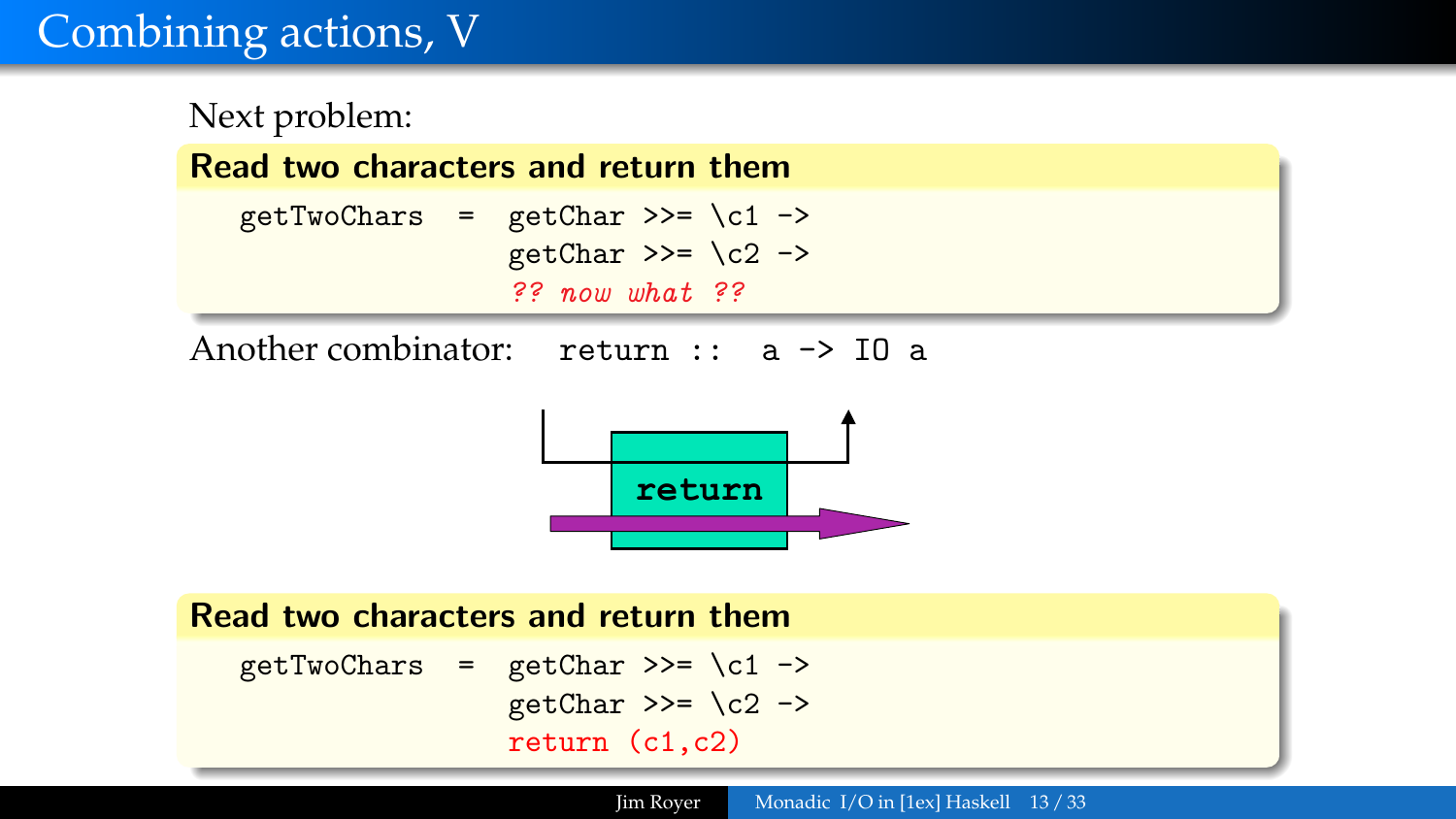## The do-notation

### The clunky looking

getTwoChars

 $=$  getChar >>= \c1 -> getChar >>=  $\c2$  -> return (c1,c2)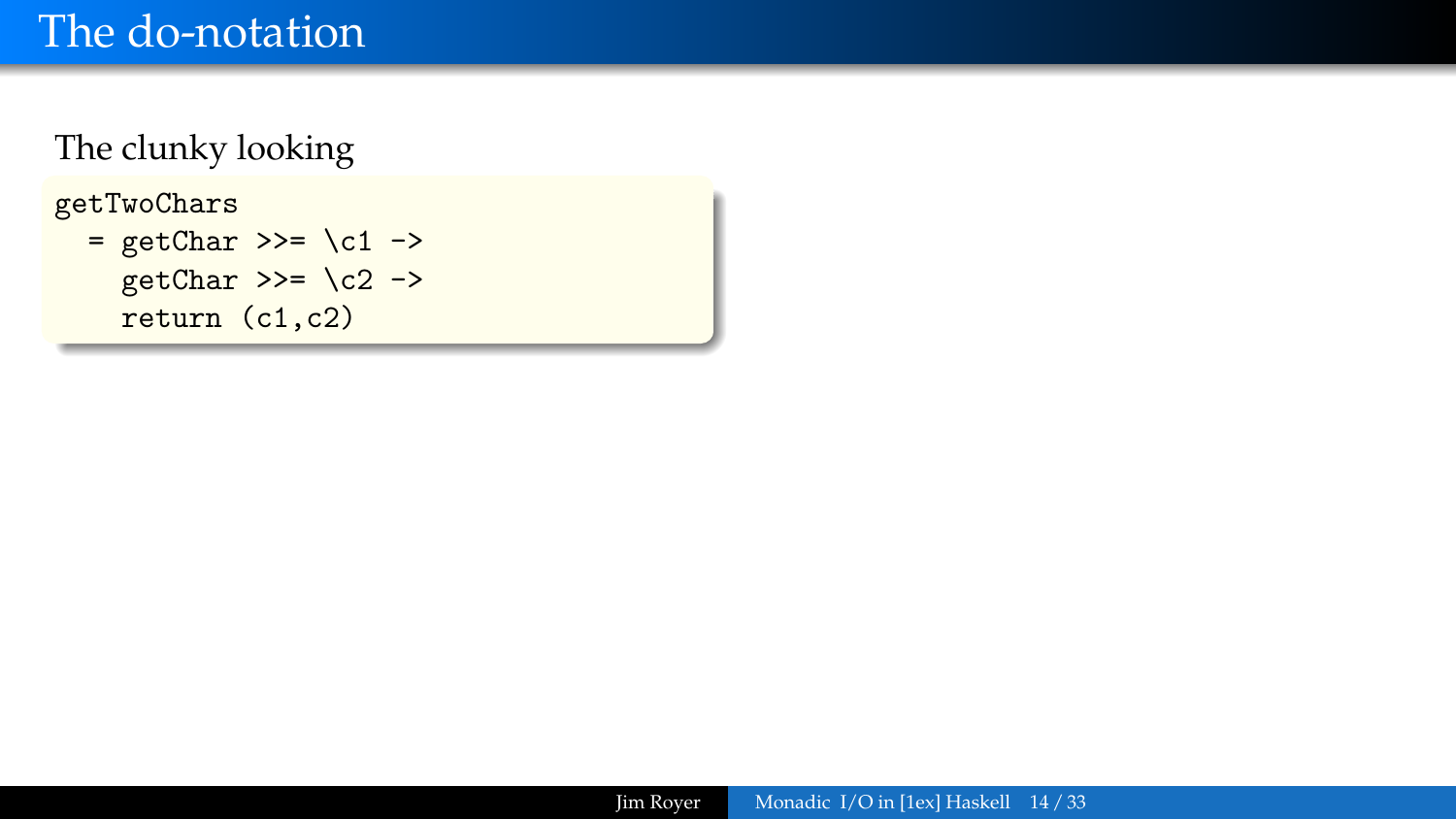### The clunky looking

getTwoChars

 $=$  getChar >>= \c1 -> getChar >>=  $\c2$  -> return (c1,c2)

can be rewritten as:

```
getTwoChars
   = do { c1 \leftarrow getChar;
            c2 \leq - getChar;
            return (c1,c2)
          }
```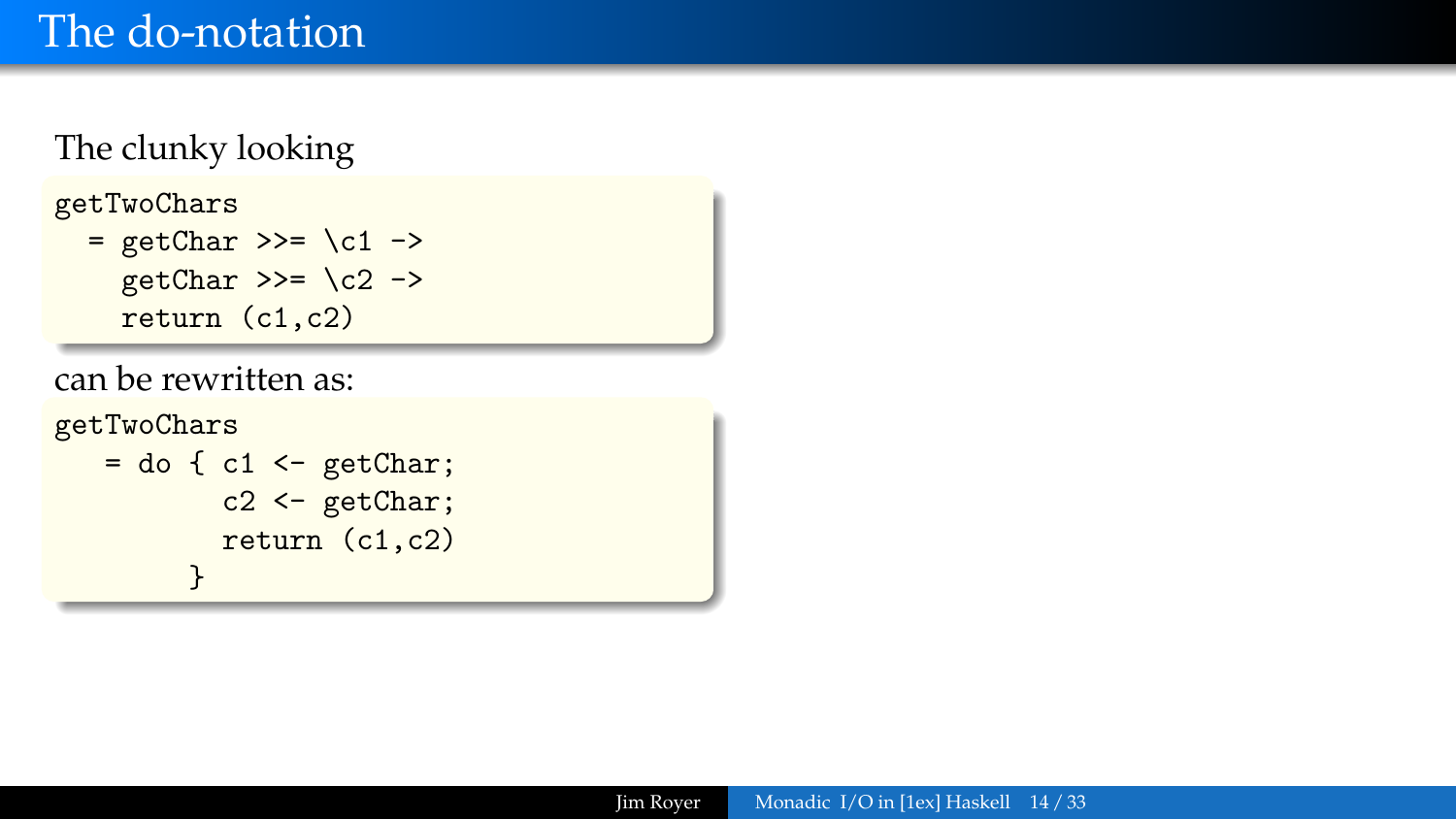## The do-notation

### The clunky looking

getTwoChars

```
= getChar >>= \c1 ->
 getChar >>= \c2 ->
 return (c1,c2)
```
can be rewritten as:

getTwoChars

```
= do \{ c1 \leq -\text{getChar};c2 \leftarrow getChar;return (c1,c2)
       }
```

```
and as
getTwoChars
   = do \{ c1 \le -\text{ getChar}; c2 <- getChar
          ; return (c1,c2)
         }
```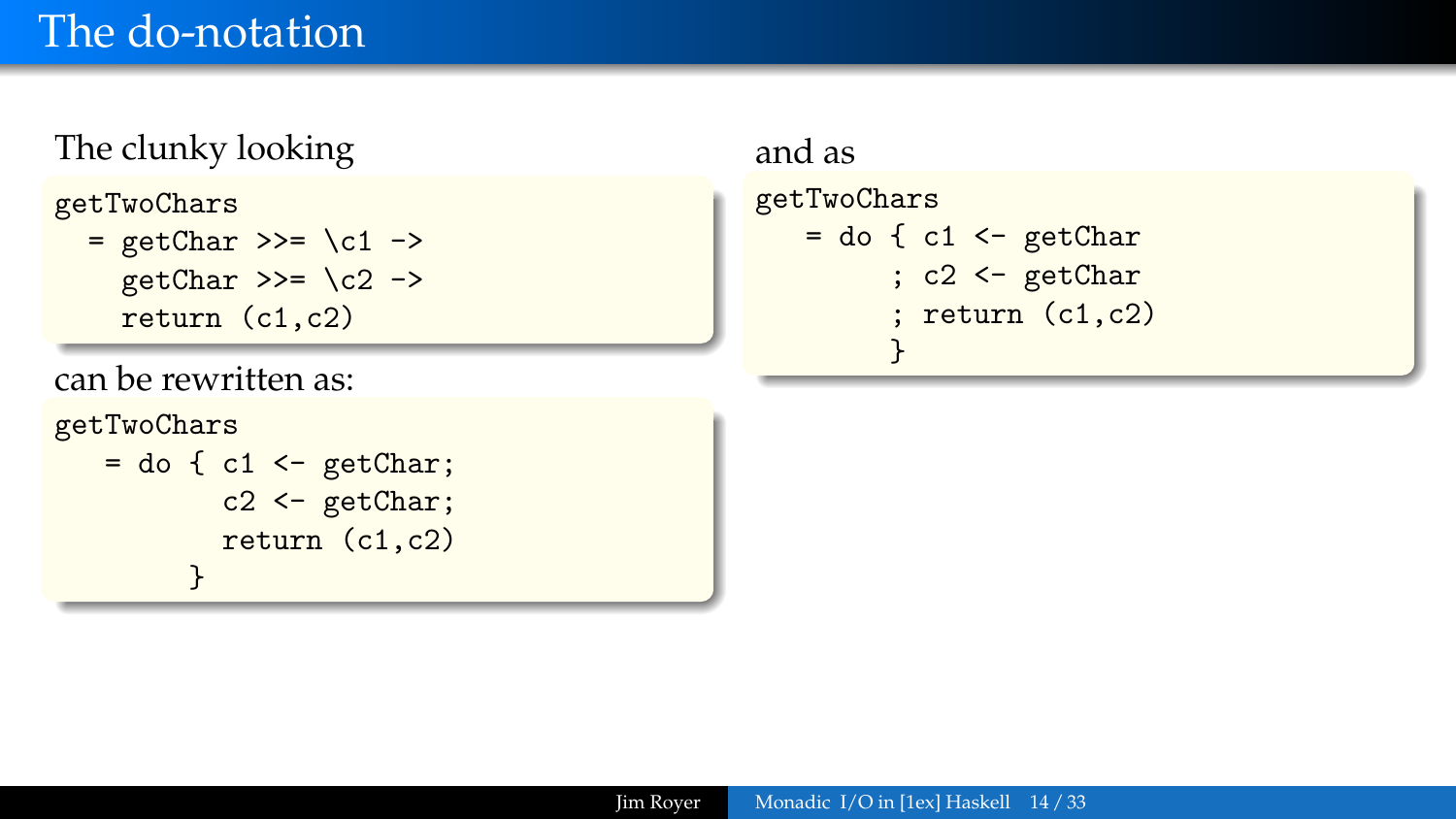### The clunky looking

getTwoChars

```
= getChar >>= \c1 ->
 getChar >>= \c2 ->
 return (c1,c2)
```
can be rewritten as:

```
getTwoChars
```

```
= do { c1 <- getChar;
        c2 \leftarrow getChar;return (c1,c2)
      }
```

```
and as
getTwoChars
   = do \{ c1 \le -\text{ getChar}; c2 <- getChar
          ; return (c1,c2)
         }
```

```
as well as
getTwoChars
  = do c1 \leq getChar
       c2 <- getChar
       return (c1,c2)
```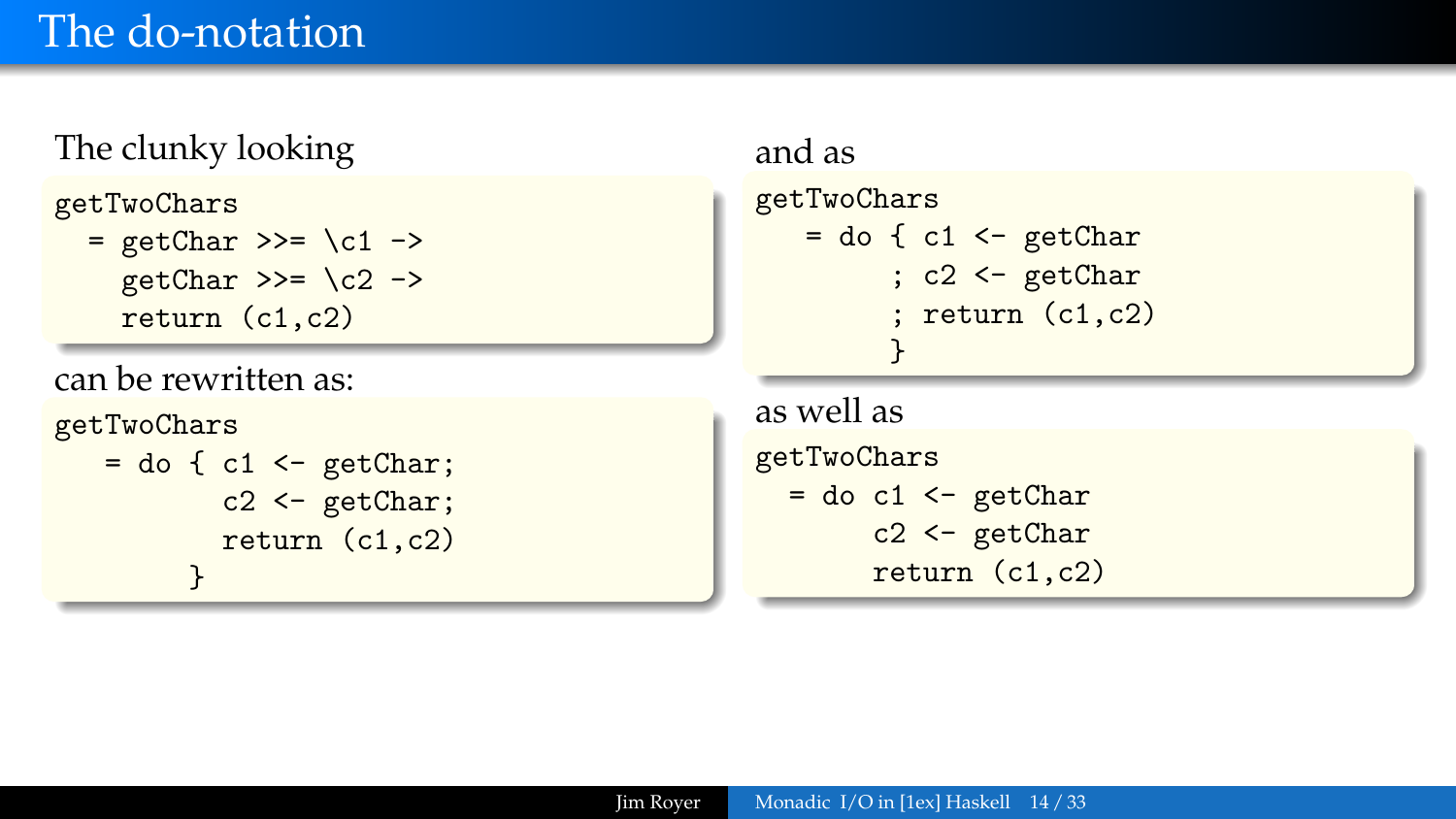### The clunky looking

getTwoChars

```
= getChar >>= \c1 ->
 getChar >>= \c2 ->
 return (c1,c2)
```
can be rewritten as:

```
getTwoChars
   = do \{ c1 \leq -\text{getChar};c2 <- getChar;
            return (c1,c2)
          }
```

```
and as
getTwoChars
   = do \{ c1 \le -\text{ getChar}; c2 <- getChar
          ; return (c1,c2)
         }
```

```
as well as
getTwoChars
  = do c1 \leq getChar
       c2 <- getChar
       return (c1,c2)
```
**Warning:** <- is **not** an assignment operator!!!!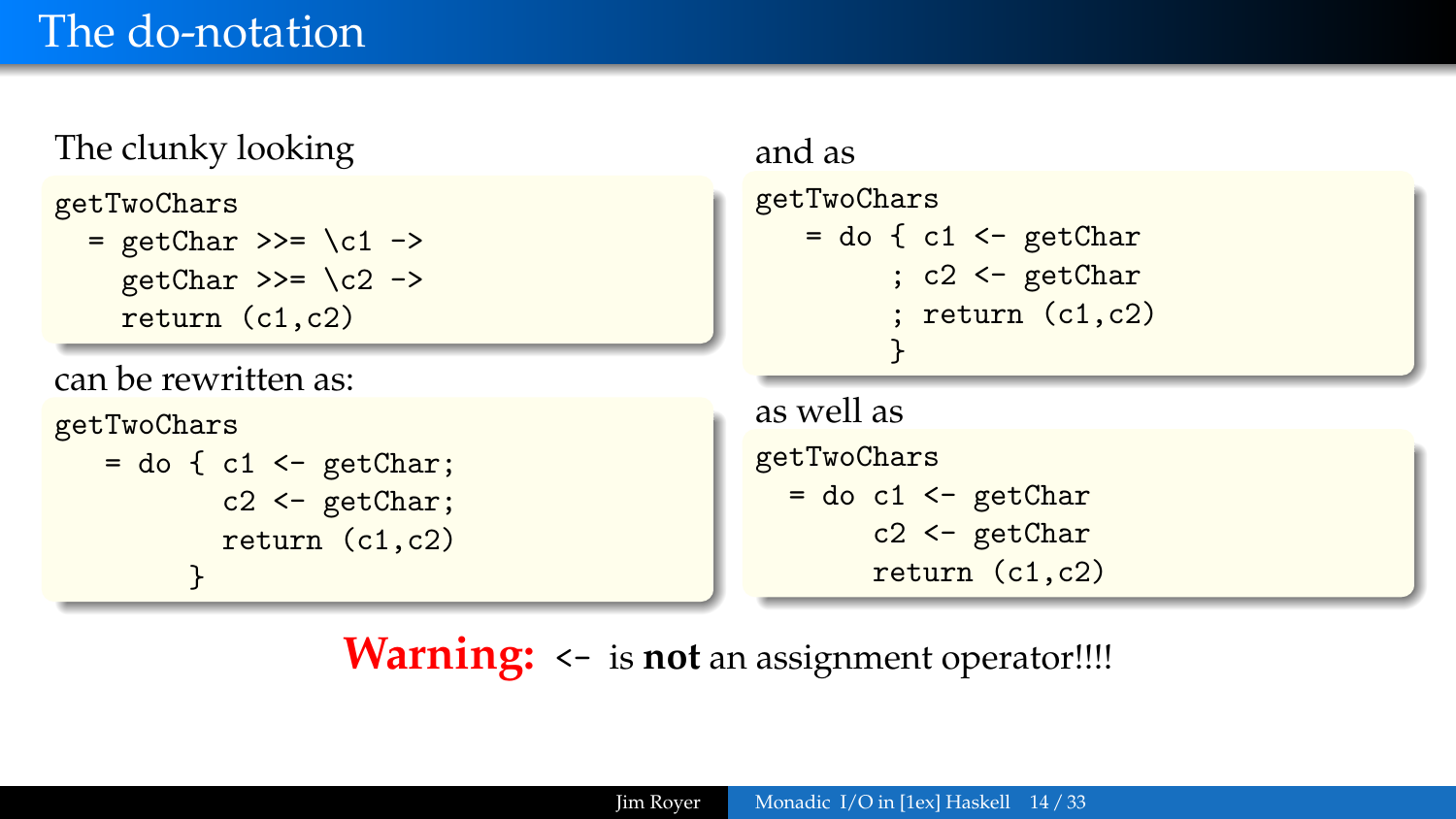The do-notation is syntactic sugar<sup>\*</sup>

$$
do \{ x \le -e; s \} \equiv e \gg = \{x \Rightarrow do \{ s \}
$$
  

$$
do \{ e; e \} \equiv e \gg do \{ s \}
$$
  

$$
do \{ e \} \equiv e
$$

<sup>∗</sup> [http://en.wikipedia.org/wiki/Syntactic\\_sugar](http://en.wikipedia.org/wiki/Syntactic_sugar)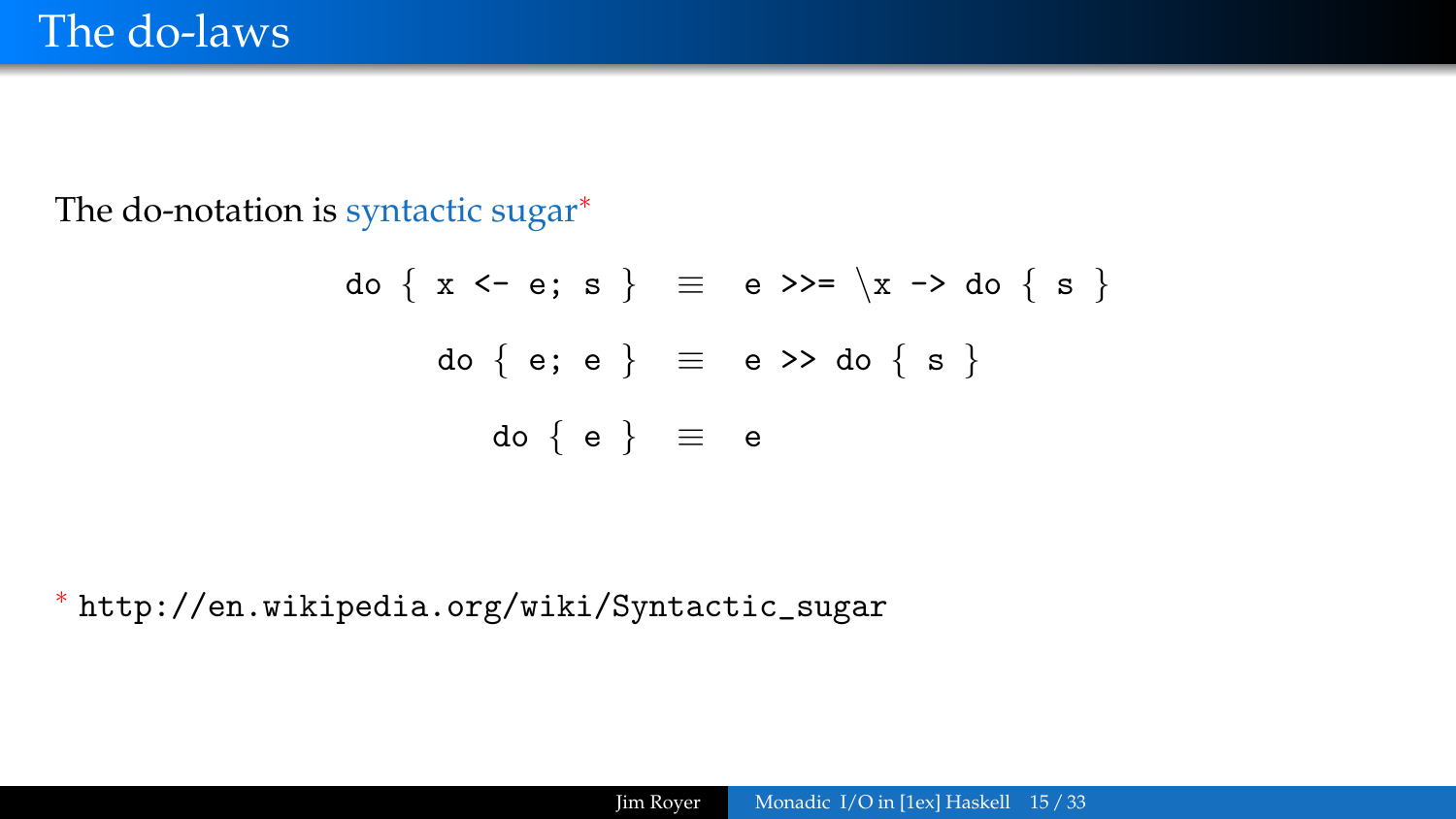- $\bullet$  putStr :: String  $\rightarrow$  IO () (built in) outputs a string
- $\bullet$  putStrLn :: String  $\rightarrow$  IO () (built in) outputs a string followed by a new line putStrLn str = do { putStr str; putStr " $\n\cdot$ " }
- print :: Show  $a \Rightarrow a \Rightarrow 10$  () (built in) outputs a Haskell value print  $x = putStrLn$  (show x)
- put4times :: String -> IO () print a string four times

put4times str = do putStrLn str putStrLn str putStrLn str putStrLn str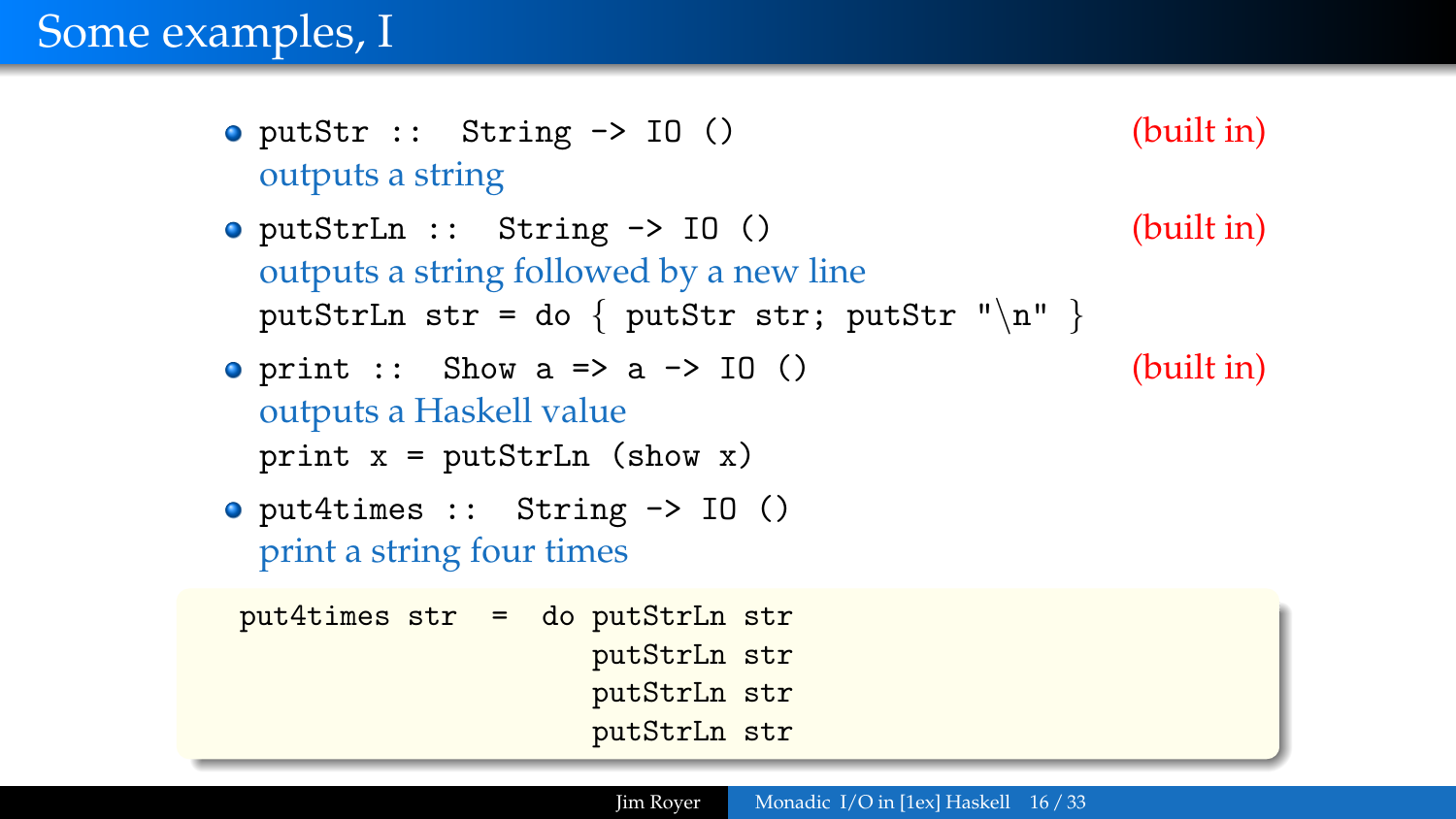## Some examples, II

#### Print a string *n* times

```
putNtimes :: Int -> String -> IO ()
putNtimes n str = if n \leq 1
                       then putStrLn str
                       else do putStrLn str
                               putNtimes (n-1) str
```
#### Gets a line of input

```
getLine :: IO String (built in)
getLine = do c \leftarrow getCharif c == ' \nightharpoonupthen return ""
                else do cs <- getLine
                        return (c:cs)
```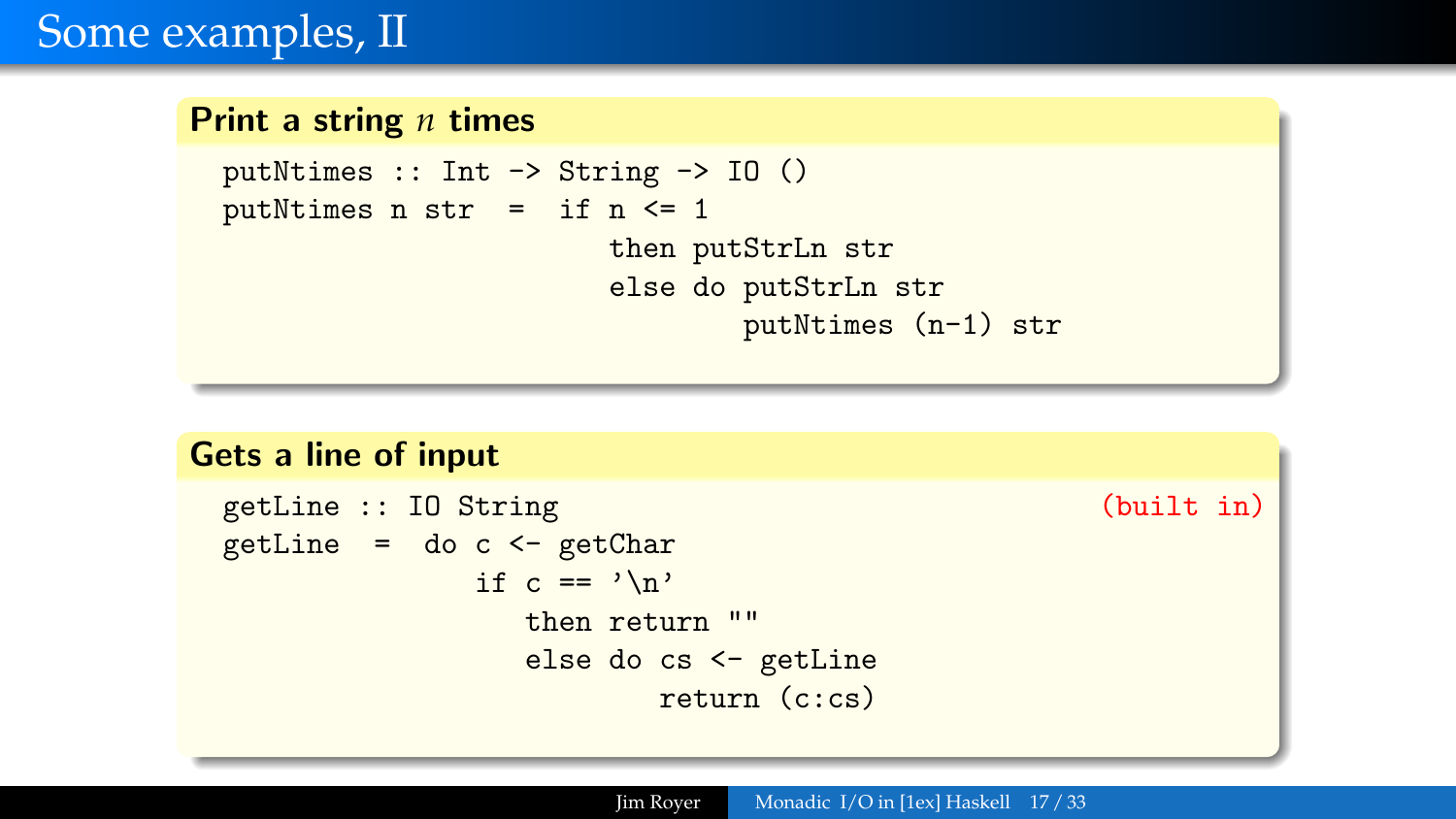## Aside

However, note that it is often easier to do the heavy lifting in the "functional" part of Haskell. E.g., in place of:

```
Print a string n times
```

```
putNtimes :: Int -> String -> IO ()
putNtimes n str = if n \leq 1
                       then putStrLn str
                       else do putStrLn str
                               putNtimes (n-1) str
```
instead you can do this:

```
Print a string n times
 putNtimes' :: Int -> String -> IO ()
```

```
putNtimes' n str = putStr $ unlines $ replicate n str
```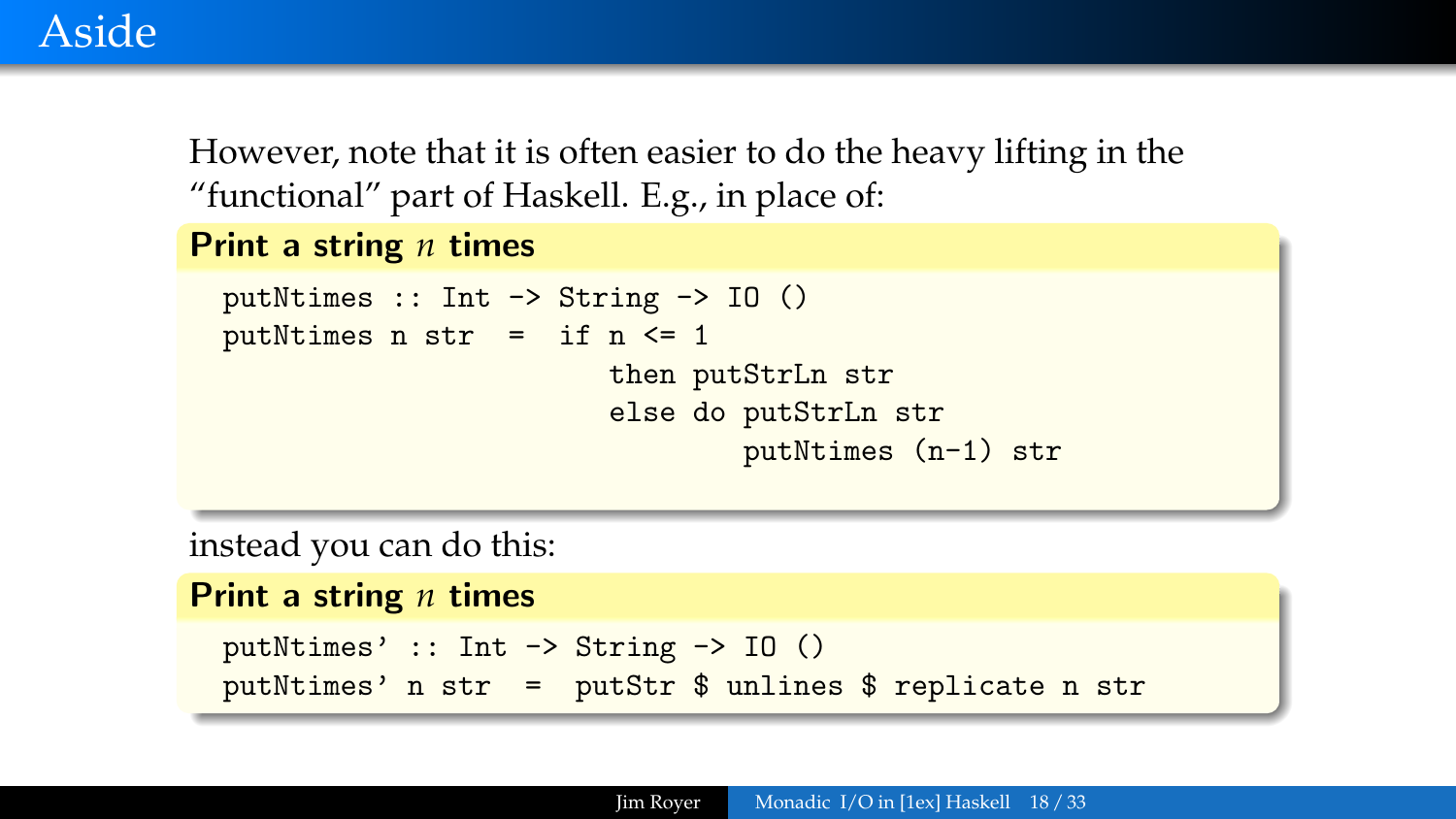## Some examples, III

#### copy a line from input to output

```
copy :: IO()copy = do {line < - getLine ; putStrLn line }
```
#### read two lines, print them in reverse order and reversed

```
reverse2lines :: IO ()
reverse2lines = do line1 \leftarrow getLine
                      line2 <- getLine
                      putStrLn (reverse line2)
                      putStrLn (reverse line1)
```
### Convert a String to a Haskell value of type a

read :: Read a => String -> a (built in)

### Read an Int from Input

```
getInt :: IO Int
getInt = do { item <- getLine ; return (read item :: Int) }
```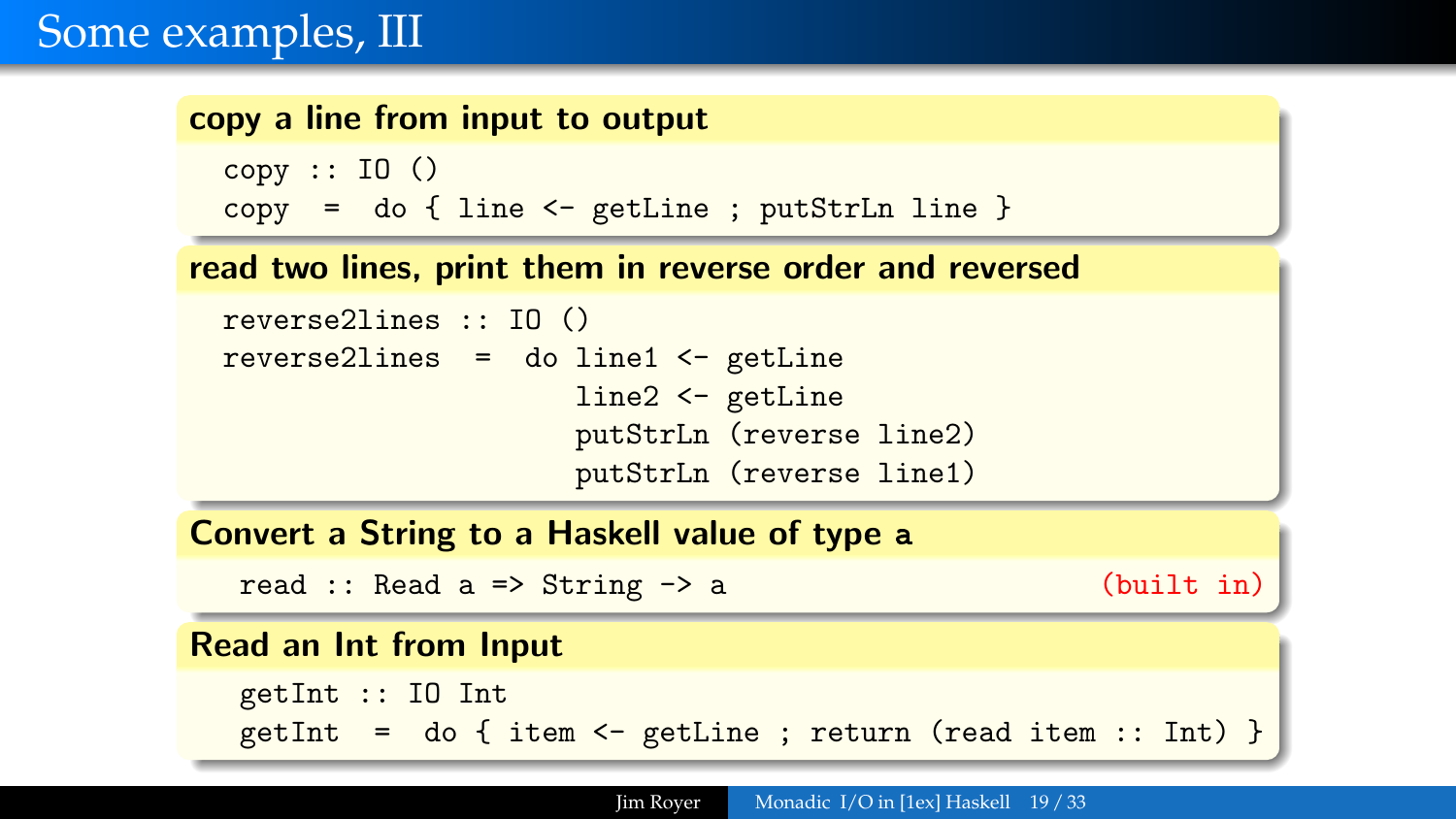# Some examples, IV

### Problem

Read a series of positive integers from input and sum them up. Stop reading when an integer ≤ 0 is found *&* then return the sum.

#### A simple version

```
sumInts :: IO Int
sumInts = do n < - getIntif n \leq 0then return 0
                  else do { m <- sumInts ; return (m+n) }
```
### A chatty version

```
chattySum
  = do { putStrLn "Enter integers one per line"
       ; putStrLn "These will be summed until a 0 is entered."
       ; sum <- sumInts
       ; putStr "The sum is " ; print sum }
```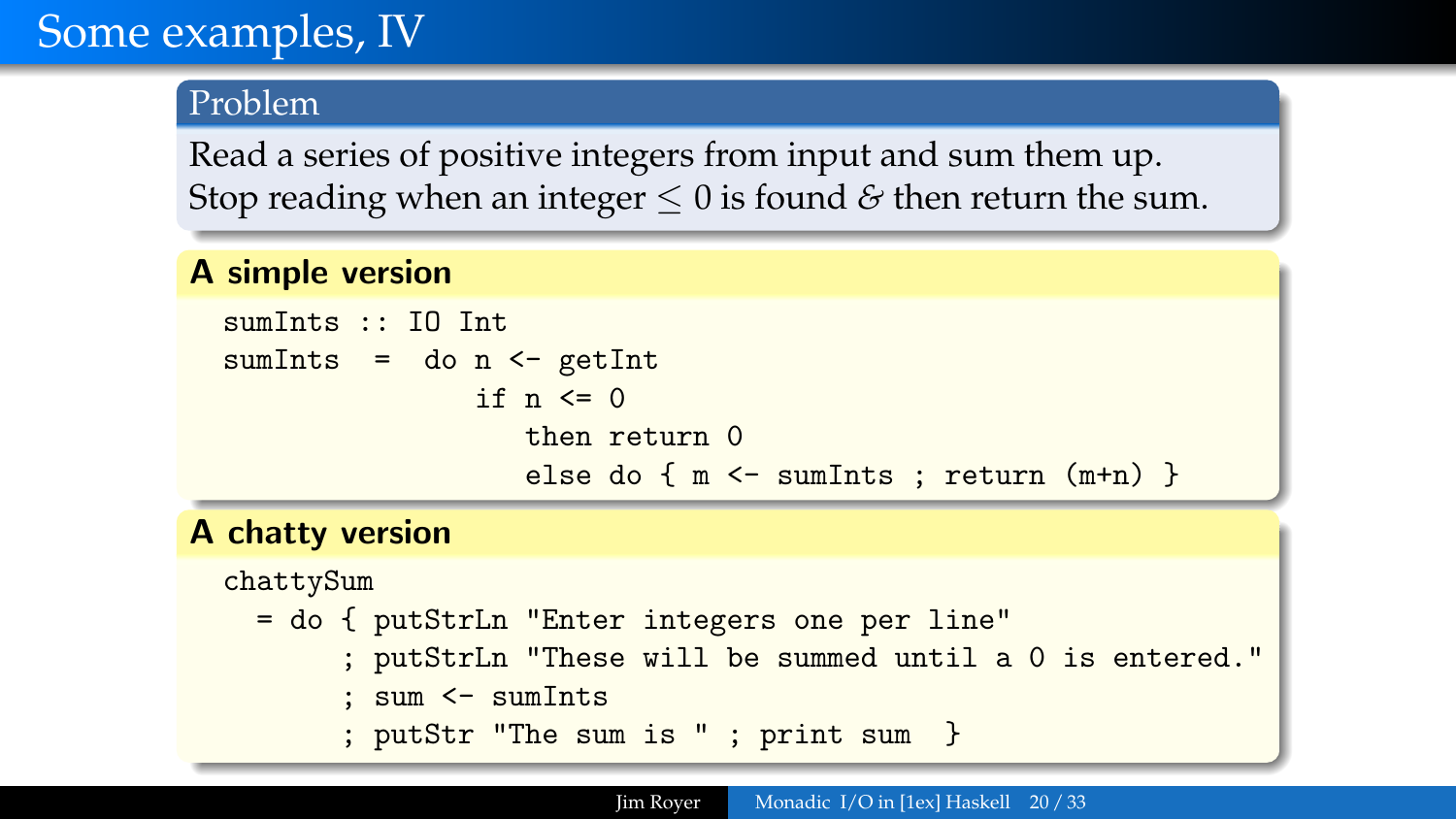#### More built-ins

```
writeFile :: FilePath \rightarrow String \rightarrow IO ()
readFile :: FilePath -> IO String
```

```
type FilePath = String
```

```
copyFile :: FilePath -> FilePath -> IO ()
```

```
copyFile source target = do s <- readFile source
                            writeFile target s
```

```
sortFile :: FilePath -> FilePath -> IO ()
```

```
sortFile source target = do s \leftarrow readFile source
                               writeFile target (sortLines s)
```
sortLines = unlines . sort . lines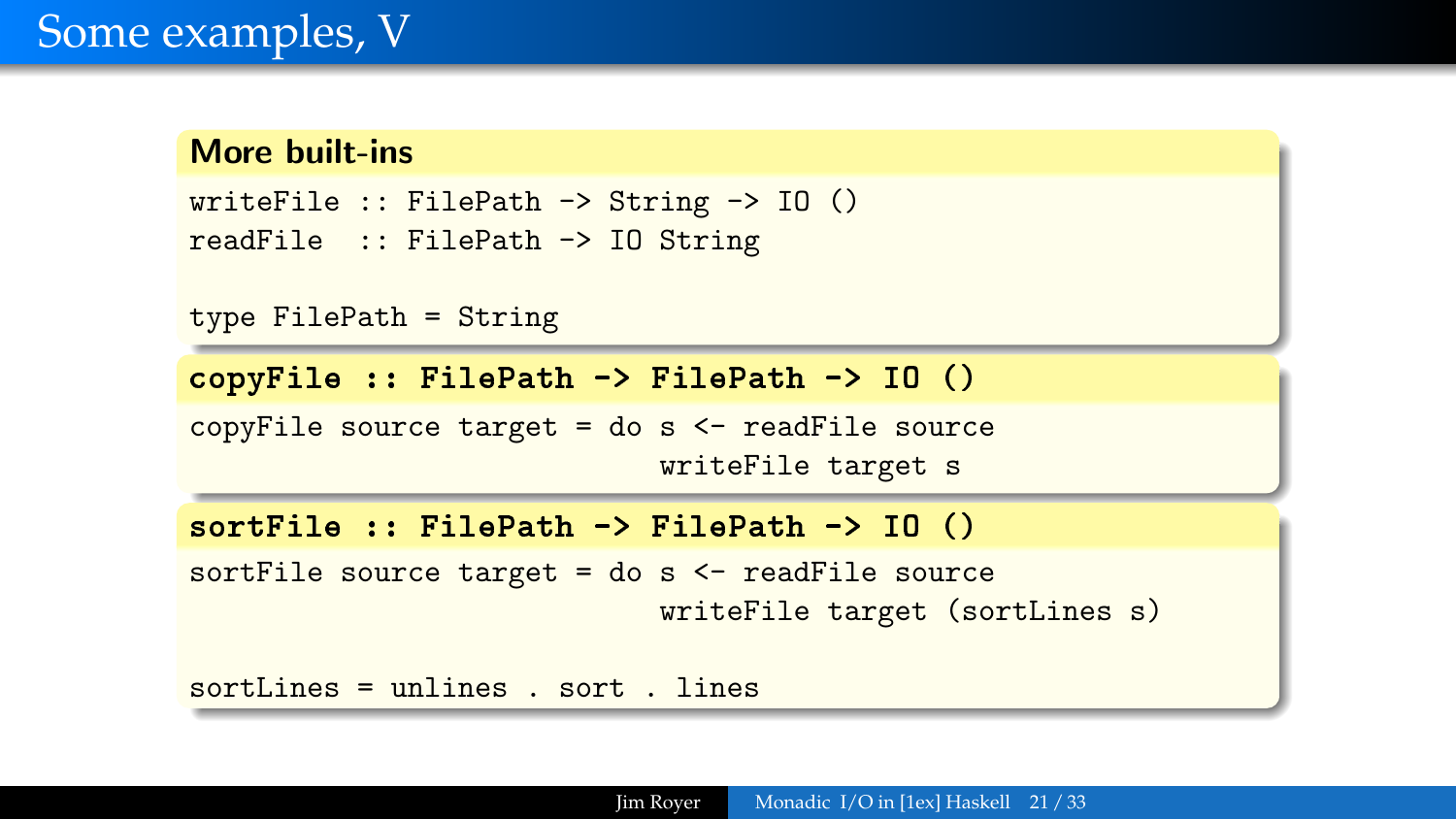# Haskell keeps pure and impure functions apart

- Pure  $\equiv$  no side-effects (easy to debug, get correct)
- In the above examples, IO types marks a function as impure.
- Roughly, you can only get access to an "outside" value inside of a do-block — where you may apply pure functions to it.
- Keep IO actions simple
- Do most of the serious work via pure functions. **Example:** The sortFile example from before.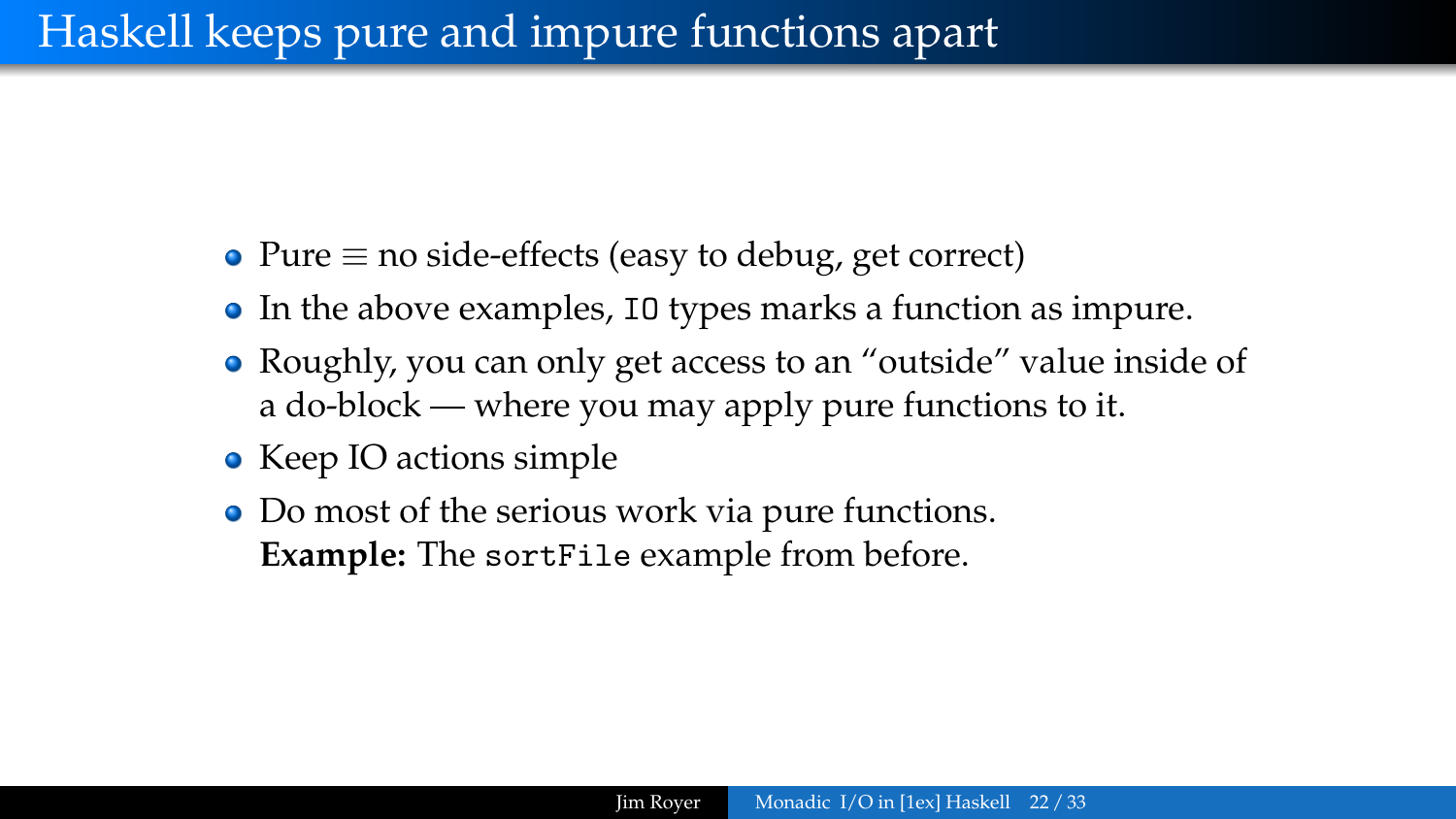### This will not compile.

```
attempt1 :: IO Int
attempt1 = do { x <- 12
              ; return x
              }
```
#### **Problem**

In the context of this code, in:  $x \leftarrow 77$ the type of ?? must be (IO Int).

### However, this works.

```
attempt2 :: IO Int
attempt2 = do { let x = 12; return x
              }
```
**Do-blocks allow lets** Use a let to introduce local variables.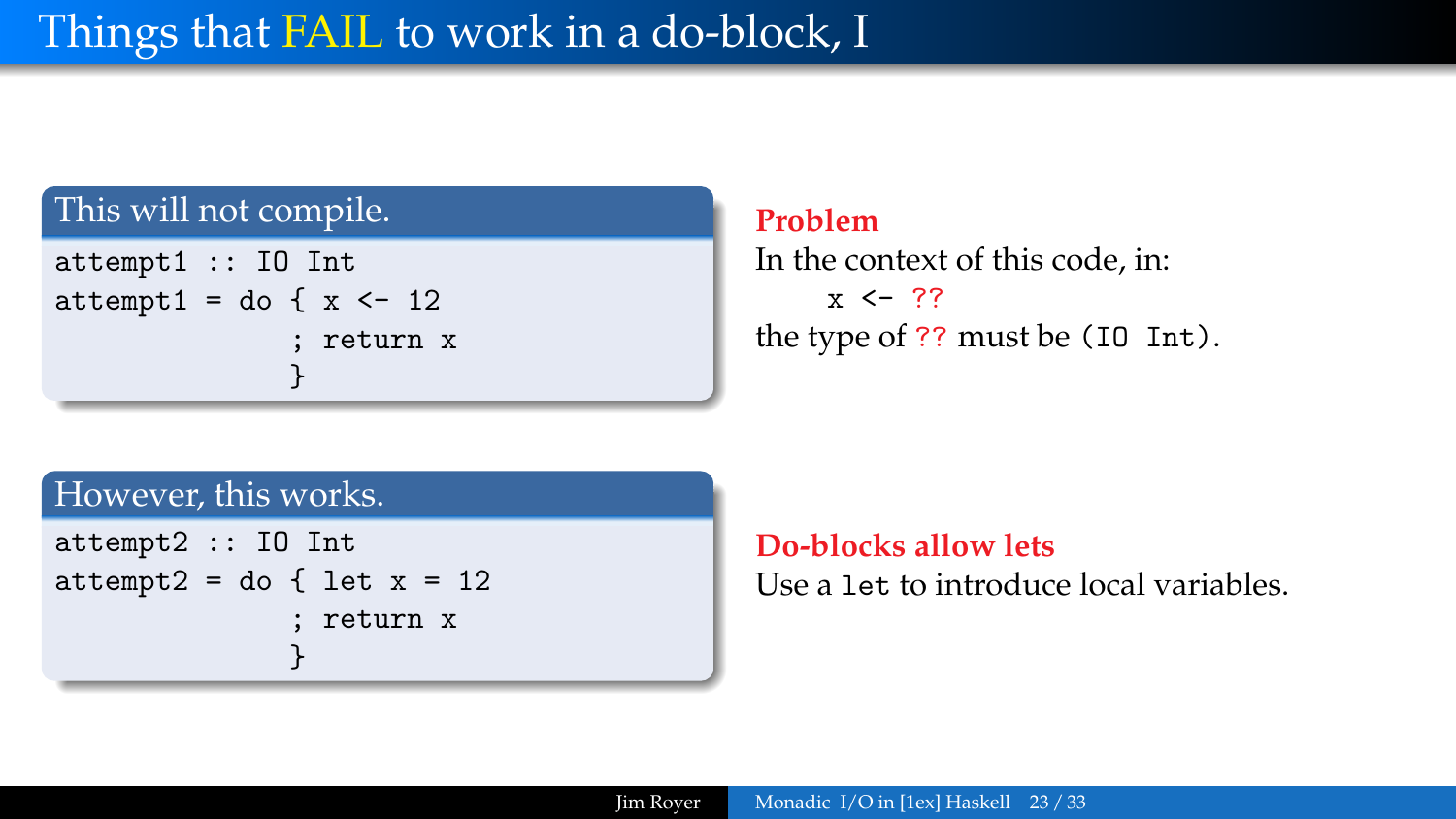### The do-laws, revised

$$
do \{ x \le e; s \} \equiv e \gg = \{x \to do \{ s \}
$$
  

$$
do \{ let x = e; s \} \equiv let x = e in do \{ s \}
$$
  

$$
do \{ e; e \} \equiv e \gg do \{ s \}
$$
  

$$
do \{ e \} \equiv e
$$

Fact: When you are typing to the ghci prompt, you are in an (I0 ()) do-block.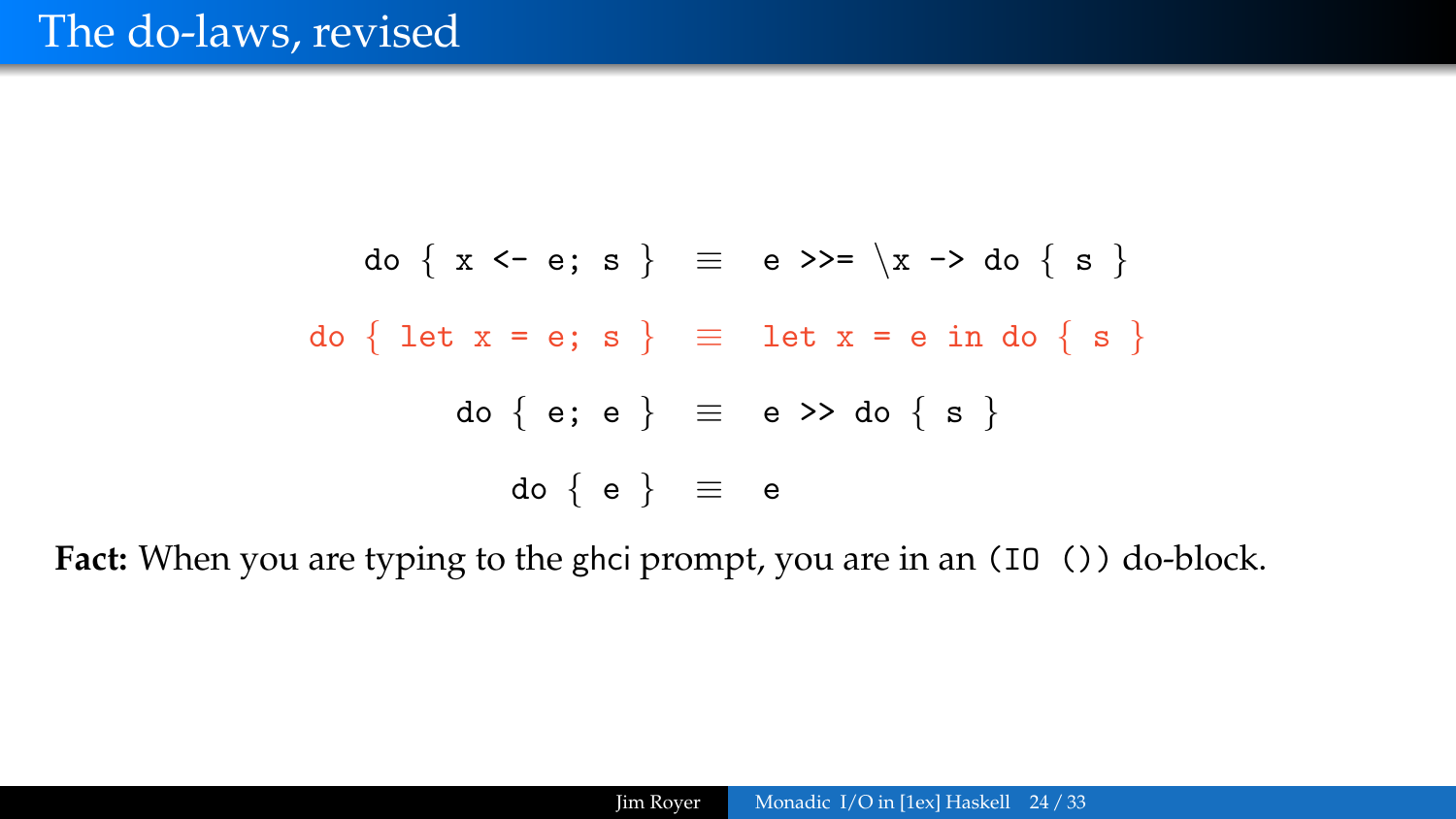### This will not compile.

 $attempt3 = do { return 12 }$ 

#### **Problem**

Haskell does not have enough information to figure out the type of the result.

### However, this works.

attempt4 :: IO Int  $attempt4 = do { return 12 }$ 

#### Also try:

```
attempt5 :: Maybe Int
attempt5 = do { return 12 }
```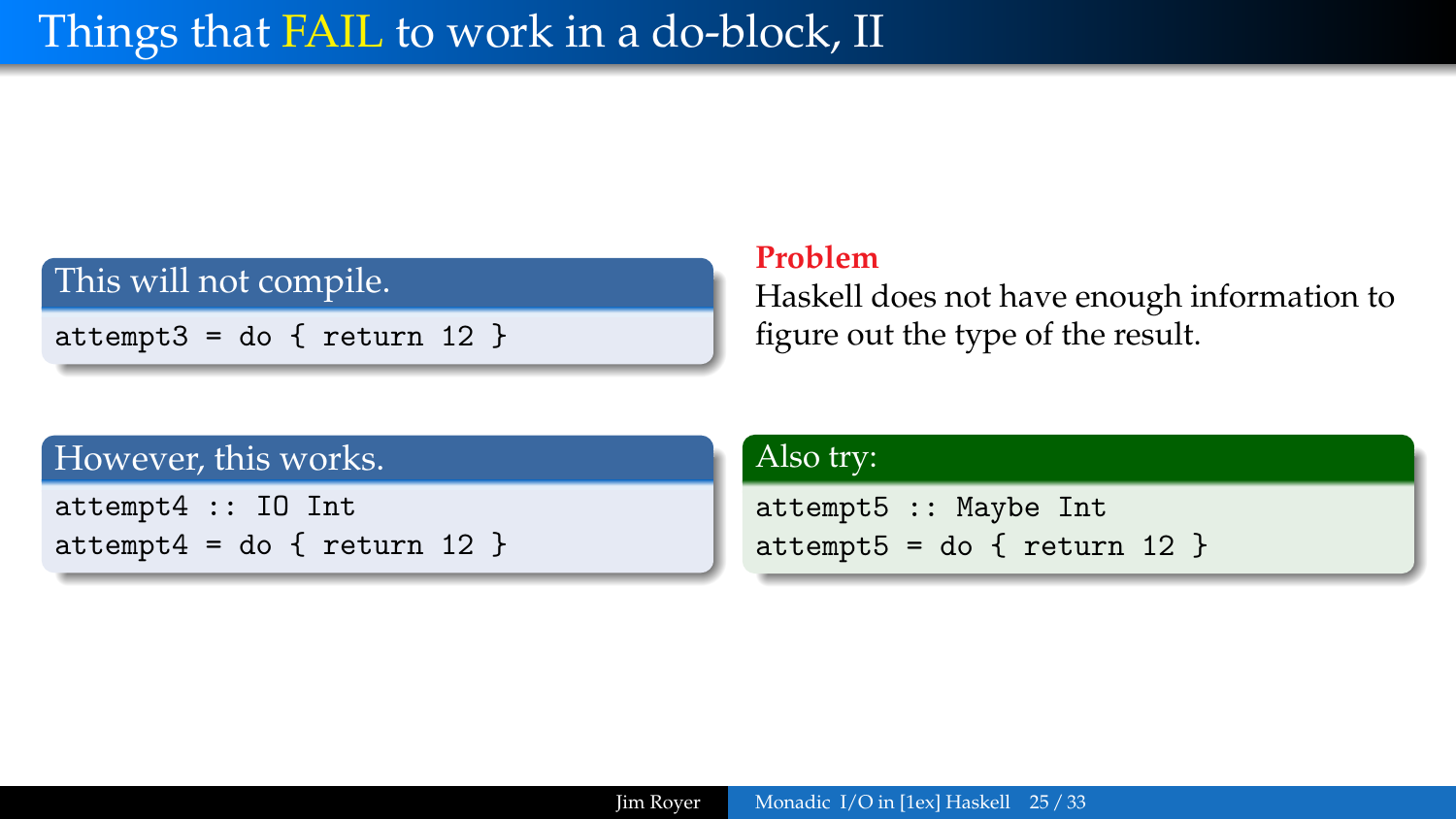### Safer versions of getChar & putChar

```
getc :: IO (Maybe Char)
getc = do eof < -isEOF
          if eof
            then return Nothing
            else
               do c <- getChar
                  return (Just c)
putc :: Char \rightarrow IO ()
putc = putChar
```
### Copy std-in to std-out  $copy :: ID()$ copy  $=$  do ch  $\leq$  getc case ch of Nothing  $\rightarrow$  return () Just  $c \rightarrow do$  putc  $c$ copy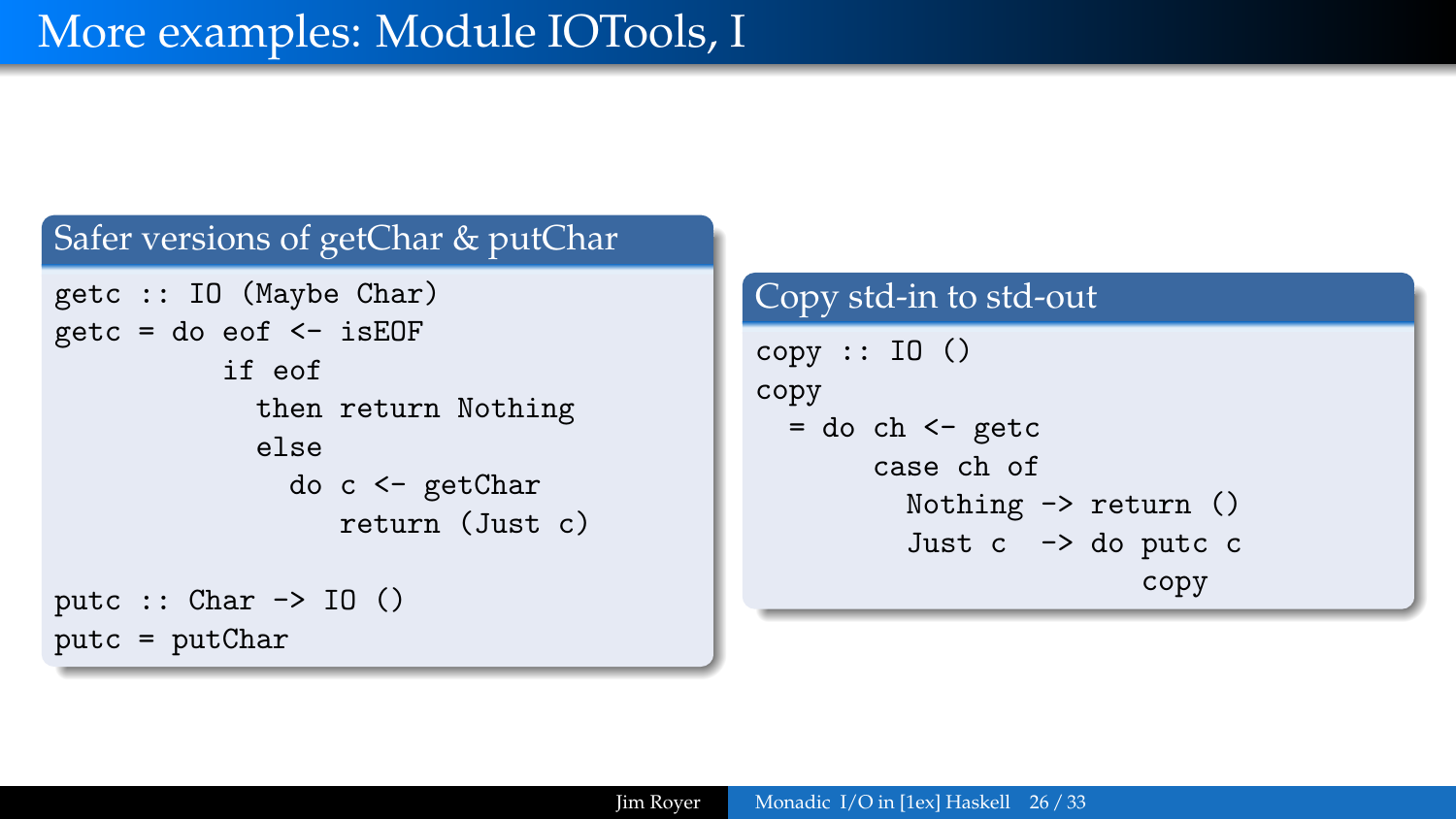#### Count the number of characters in the input

```
charcount :: IO ()
charcount = do nc \leq cc 0
                putStrLn (show nc)
    where
      cc nc = do ch < - getccase ch of
                    Nothing -> return nc
                    Just c \rightarrow cc $! nc + 1
```
 $(\$!)$  ::  $(a \rightarrow b) \rightarrow a \rightarrow b$ 

Strict (call-by-value) application operator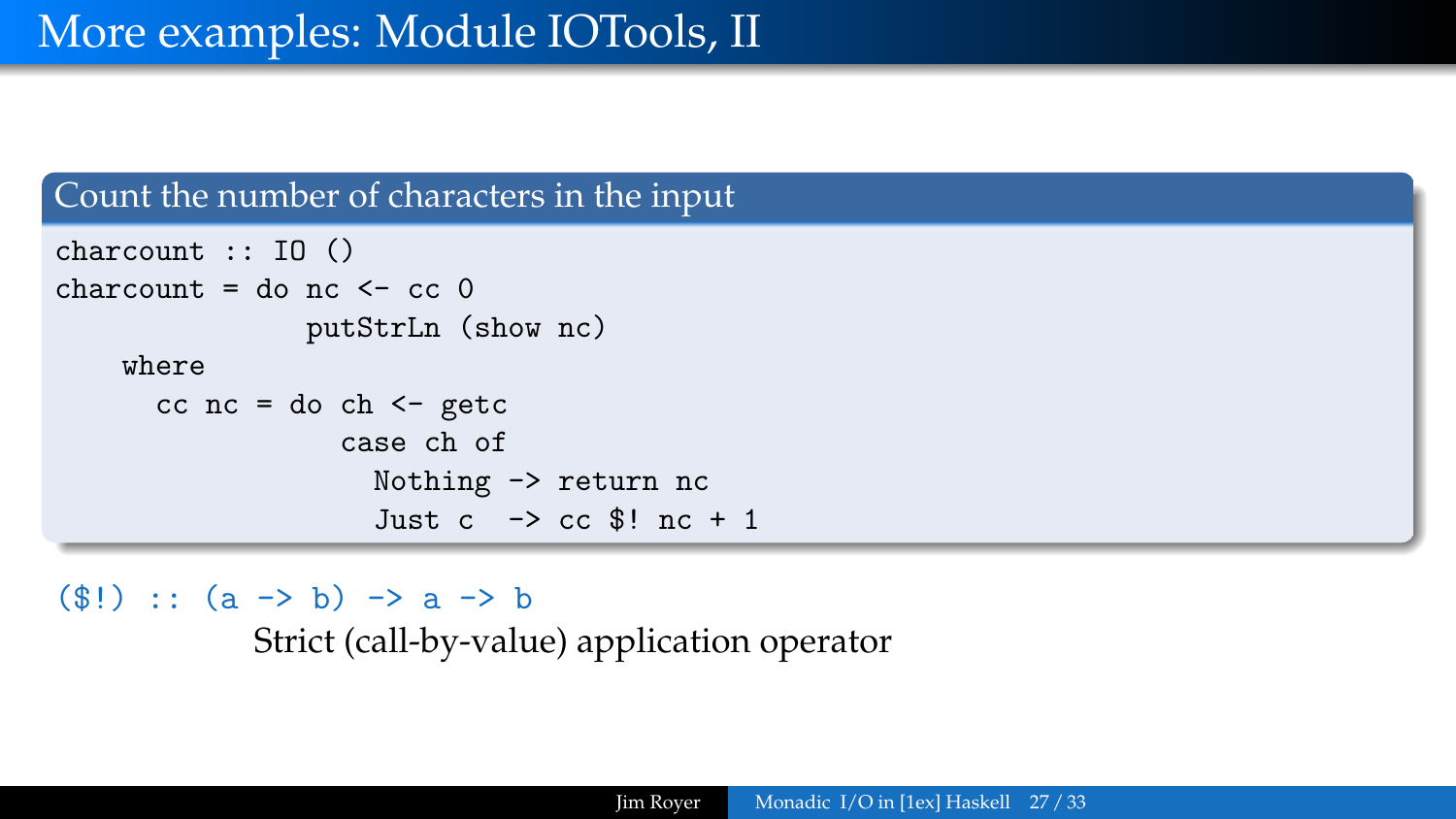#### Count the number of lines in the input

```
linecount :: IO ()
linecount = do { n1 <- lc 0; putStrLn (show n1) }
    where
      lc nl = do ch \leftarrow getccase ch of
                      Nothing -> return nl
                      Just '\n\frac{\nu}{-} -> 1c $! nl + 1
                      Just \angle \rightarrow 1c n1
```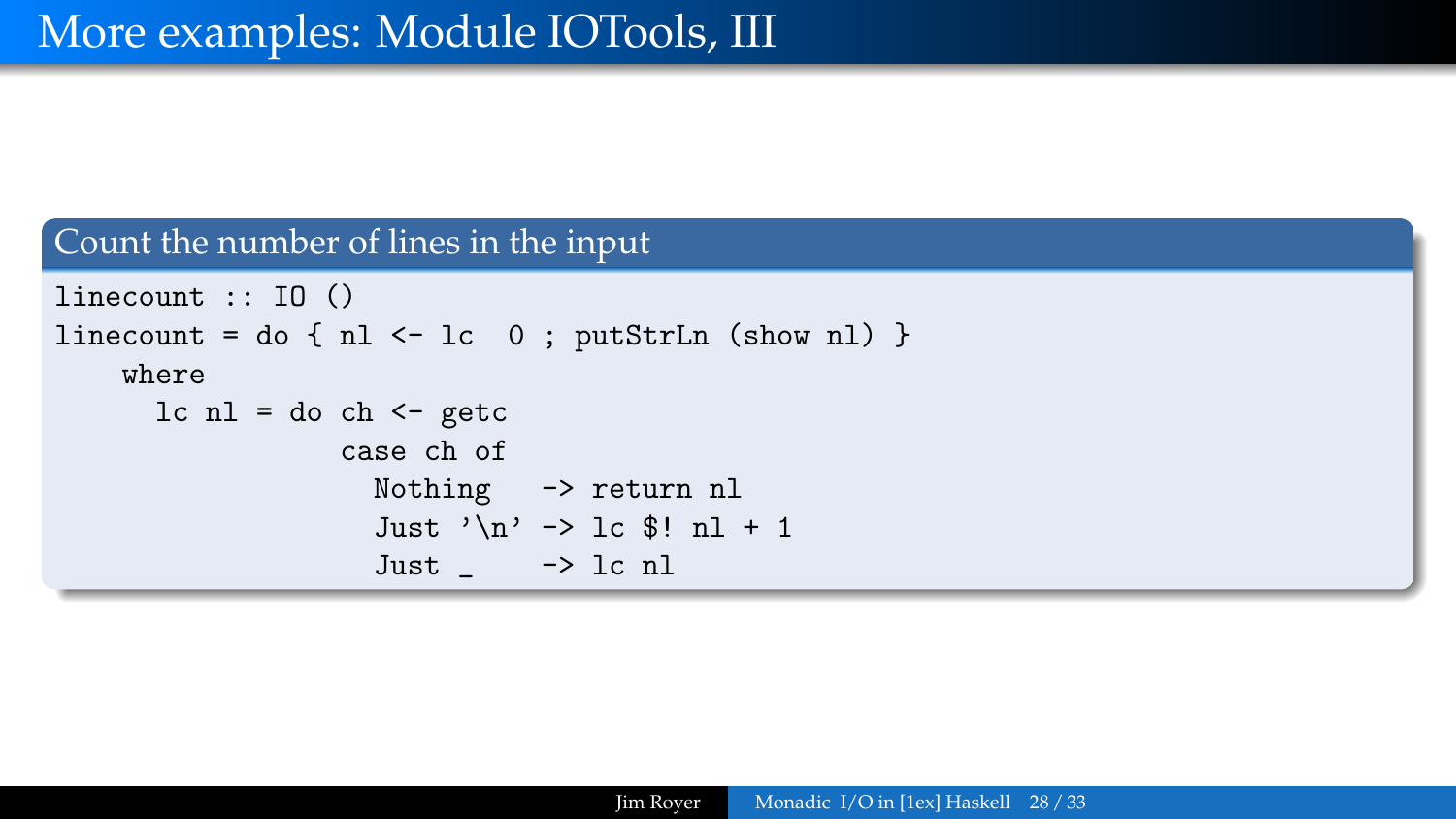## More examples: Module IOTools, IV

interact ::  $(String \rightarrow String) \rightarrow [0]$ Standard input is passed to the (String -> String)-function as its argument; the resulting string is output to standard output.

| <b>Alternatives</b> |                                                 |  |  |
|---------------------|-------------------------------------------------|--|--|
|                     | showLn $v = (show v)++''\nu''$                  |  |  |
|                     | $copy'$ = interact id                           |  |  |
|                     | $charcount' = interact (showLn . length)$       |  |  |
|                     | linecount' = interact (showLn . length . lines) |  |  |

Often, using interact results in faster code that the imperative-style programs.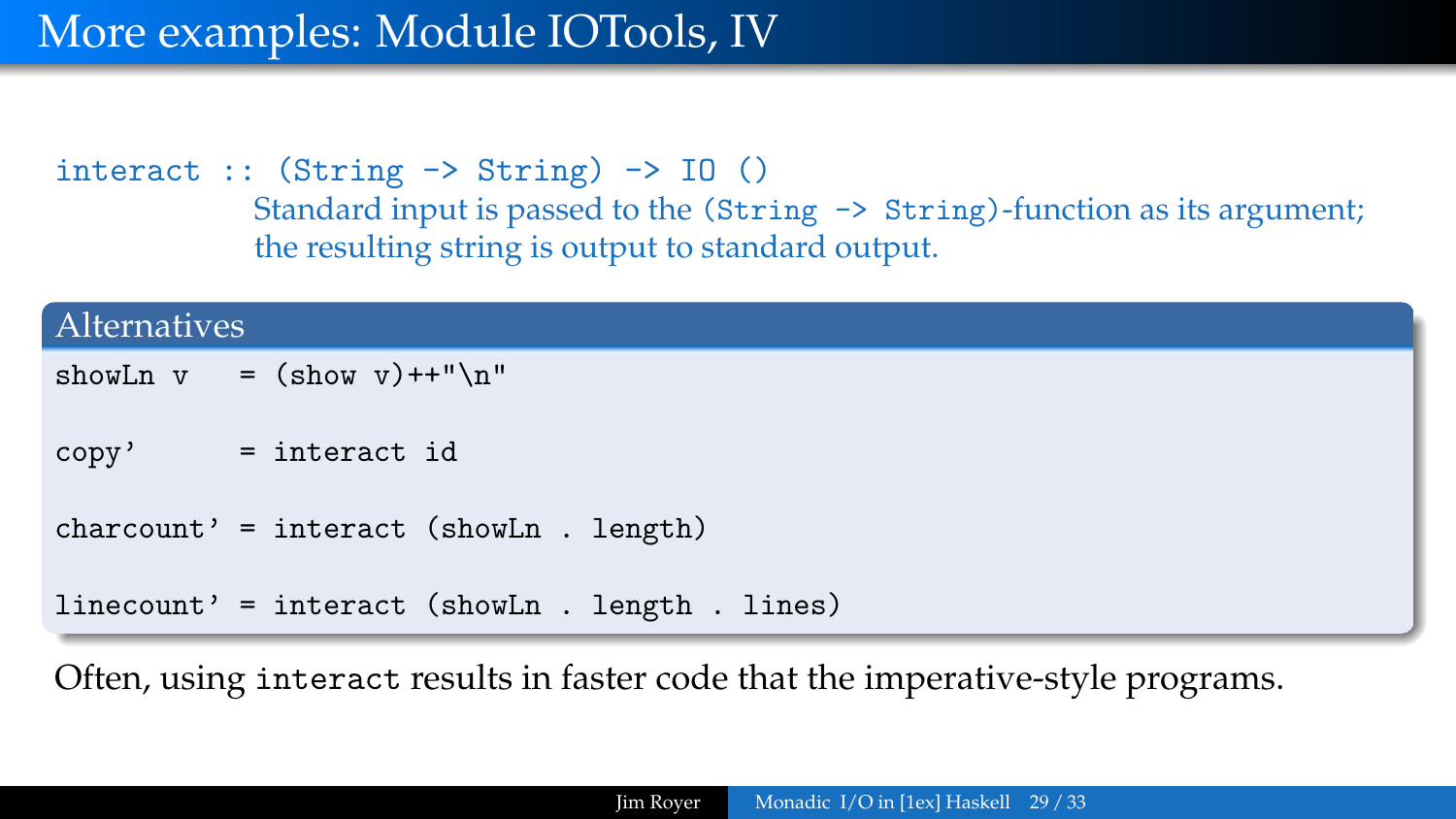# Control structures, I

An IO-action is just another value to be passed around. So we can build our own control structures.

```
repeat a particular IO-action forever
```

```
forever :: IO () -> IO ()forever a = do \{ a : for every a \}
```
repeat a particular IO-action *n* times

```
repeatN :: Int \rightarrow IO () \rightarrow IO ()
repeatN 0 a = return ()
repeatN n a = do \{ a ; repeatN (n-1) a \}
```
Do an IO action of each element of a list

```
for :: [a] \rightarrow (a \rightarrow 10 \ b) \rightarrow 10 ()
for \lceil \cdot \rceil fa = return ()
for (x:xs) fa = do { fa x ; for xs fa }
```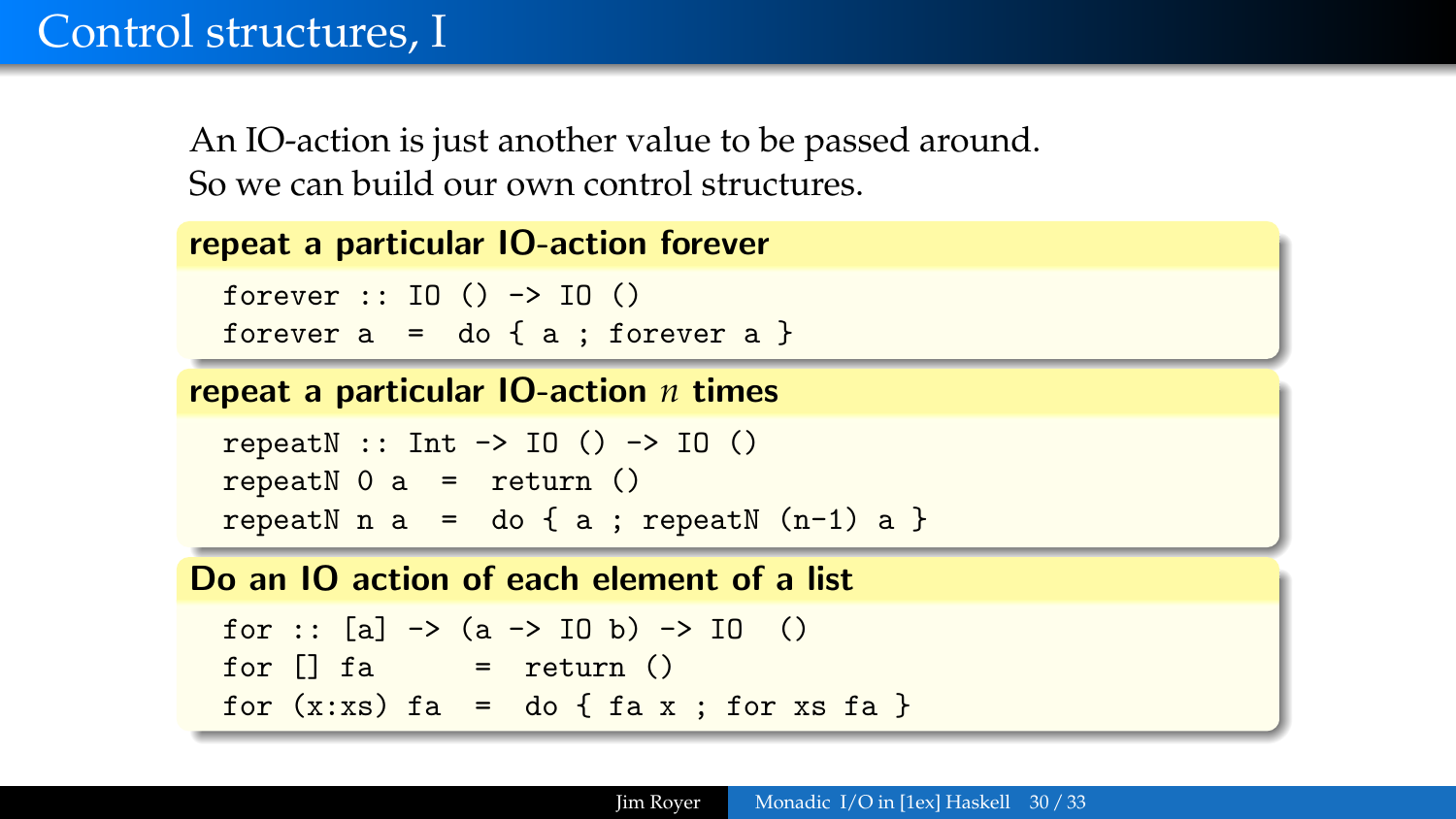## Control structures, II

#### Do an IO action of each element of a list

```
for :: [a] \rightarrow (a \rightarrow 10 \ b) \rightarrow 10 ()
for \left[\right] fa = return ()
for (x:xs) fa = do { fa x ; for xs fa }
```
### Alternative definition

```
for xs fa = sequence_ [fa x | x \leftarrow xs]
where
 sequence_ :: [IO a] \rightarrow IO () (built in)
 sequence_ as = foldr (\gg) (return ()) as
or if you perfer
 sequence_ [] = return ()
 sequence (a:as) = a \rightarrow (sequence as)
```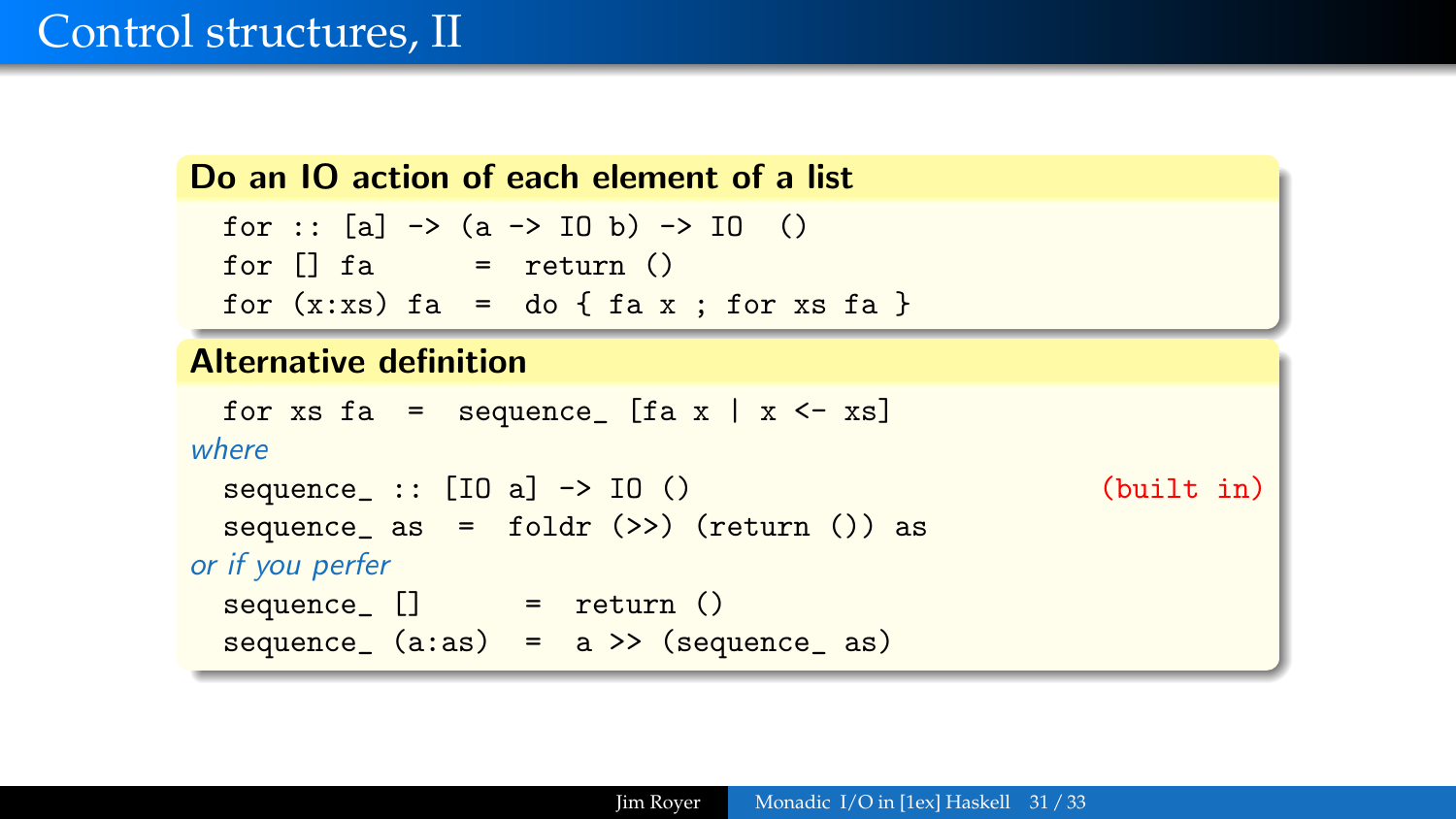## Control structures, III





| main = do |          |                                            |
|-----------|----------|--------------------------------------------|
|           |          | rs <- sequence [getLine, getLine, getLine] |
|           | print rs |                                            |

. . . and so on.